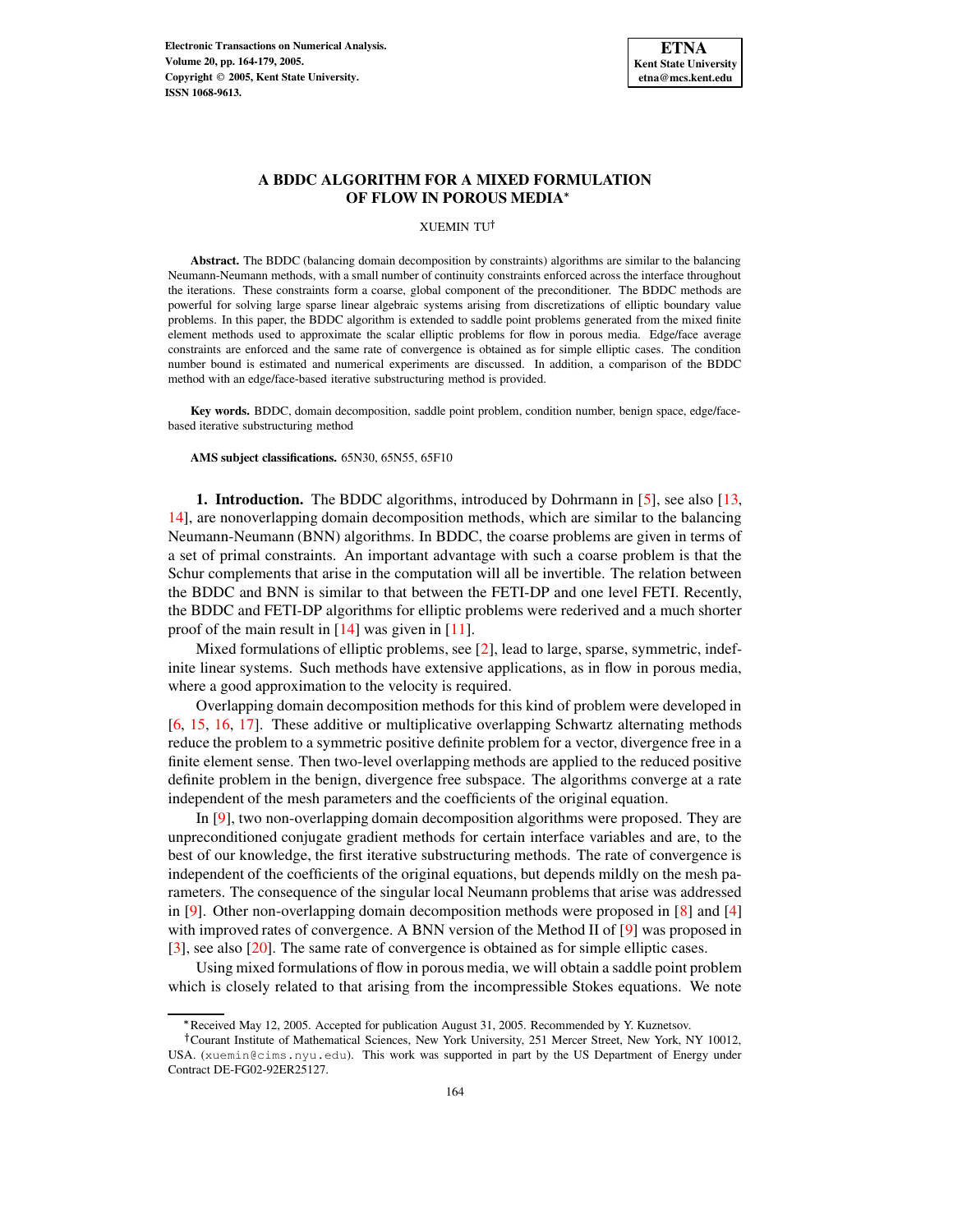that, in a recent paper  $[12]$ , the BDDC algorithms have been applied to the incompressible Stokes equation, where the constraints enforced across the interface satisfy two assumptions. One assumption forces the iterates into the benign subspace in which the operator is positive definite and the other ensures a good bound for the condition number. In general, both these assumptions are required.

In this paper, we extend the BDDC algorithms to mixed formulations of flow in porous media. This work is directly related to [\[12\]](#page-15-10), but our situation is also different. First of all, our problem is not originally formulated in the benign, divergence free subspace, and it will therefore be reduced to the benign subspace, as in  $[6, 15, 16, 17]$  $[6, 15, 16, 17]$  $[6, 15, 16, 17]$  $[6, 15, 16, 17]$  $[6, 15, 16, 17]$  $[6, 15, 16, 17]$  $[6, 15, 16, 17]$ , at the beginning of the computation. In addition, only edge/face constraints are needed to force the iterates into the benign subspace and to ensure a good bound for the condition number, since Raviart-Thomas finite elements, see [\[2,](#page-14-1) Chapter III], are utilized. These elements have no degrees of freedom associated with vertices/edges in two/three dimensions. Also, the condition number estimate for the Stokes case can be simplified since the Stokes extension is equivalent to the harmonic extension, see  $[1]$ . However, this is not the case here, and different technical tools are required. We also note that our BDDC method is closely related to an edge/face-based substructuring iterative method. We will give a detailed description later.

An iterative substructuring method with Raviart-Thomas finite elements for vector field problems was proposed in [\[24,](#page-15-11) [21\]](#page-15-12). We will borrow some technical tools from these papers in our analysis of the BDDC algorithms.

The rest of the paper is organized as follows. The mixed formulation for the elliptic problems and its finite element discretization are described in Section 2. We reduce our system to an interface problem in Section 3. In Section 4, we introduce the BDDC methods for our mixed methods. We give some auxiliary results in Section 5. In Section 6, we provide an estimate of the form  $C\left(1+\log\frac{H}{h}\right)^2$  of the condition number for the system with the BDDC preconditioner; these  $H$  and  $h$  are the diameters of the subdomains and elements, respectively. We also compare the BDDC methods with an edge/face-based algorithm in Section 7. Finally, some computational results are given in Section 8.

**2. An elliptic problem discretized by mixed finite elements.** We consider the following elliptic problem on a bounded polygonal domain  $\Omega$  in two or three dimensions with a Neumann boundary condition:

<span id="page-1-0"></span>(2.1) 
$$
\begin{cases} -\nabla \cdot (a\nabla p) = f & \text{in } \Omega \\ \mathbf{n} \cdot (a\nabla p) = g & \text{in } \partial \Omega. \end{cases}
$$

Here **n** is the outward normal to  $\partial\Omega$  and a is a positive definite matrix function with entries in  $L^{\infty}(\Omega)$  satisfying

(2.2) 
$$
\xi^T a(\mathbf{x}) \xi \ge \alpha ||\xi||^2, \text{ for a.e. } \mathbf{x} \in \Omega,
$$

for some positive constant  $\alpha$ .

The functions  $f \in L^2(\Omega)$  and  $g \in H^{-1/2}(\partial \Omega)$  satisfy the compatibility condition

$$
\int_{\Omega} f d\mathbf{x} + \int_{\partial \Omega} g d\mathbf{s} = 0.
$$

The equation [\(2.1\)](#page-1-0) has a solution  $p$  which is unique up to a constant. Without loss of generality, we assume that  $g = 0$  and that f has mean value zero. We also require that the solution p has mean value zero over  $\Omega$ ; therefore we have a unique solution.

We assume that we are interested in computing  $-a\nabla p$  directly as is often required in flow in porous media. We then introduce the velocity  $\mathbf{u}$ :

$$
\mathbf{u}=-a\nabla p,
$$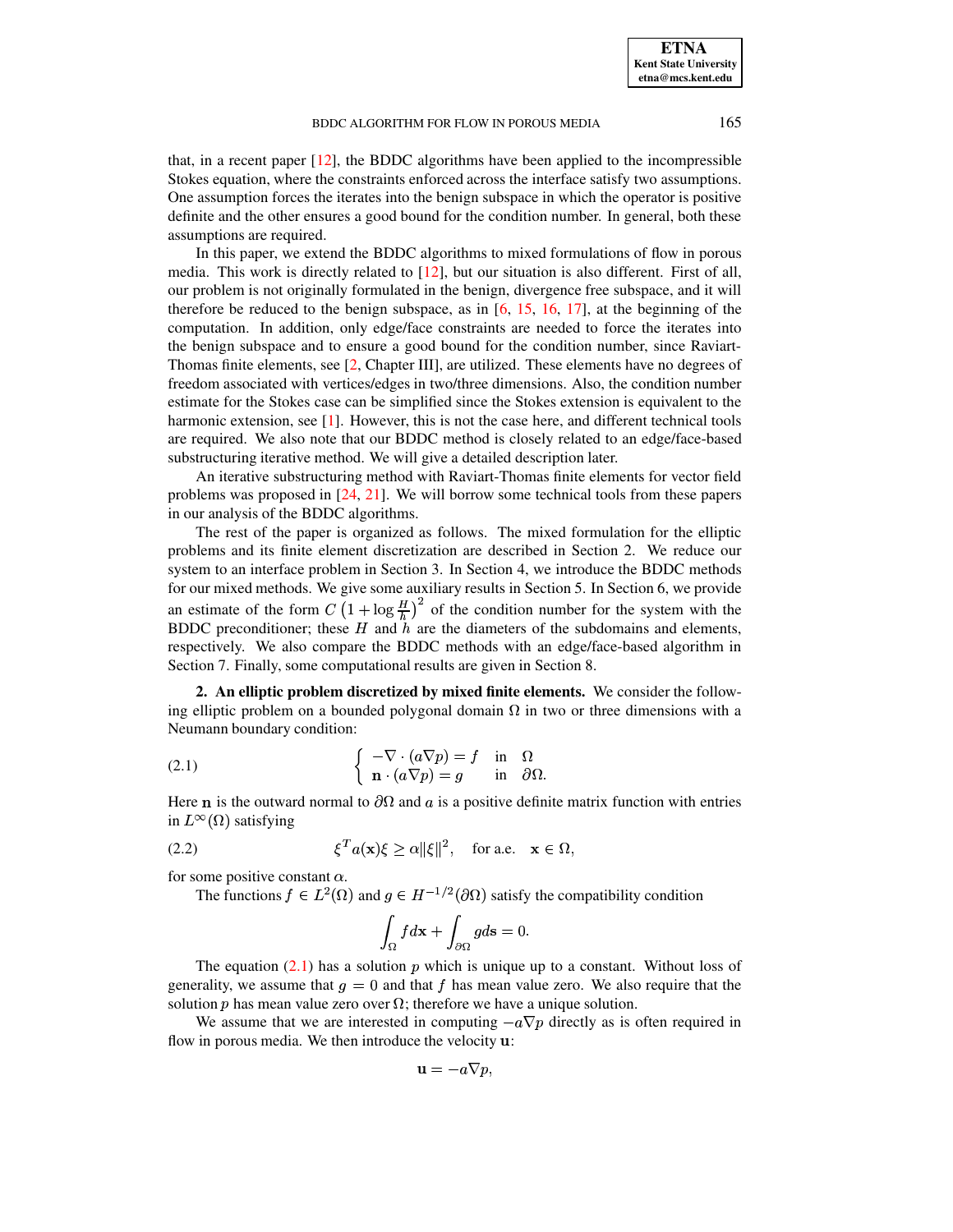<span id="page-2-0"></span>**ETNA Kent State University etna@mcs.kent.edu**

166 X. TU

and call  $p$  the pressure. We obtain the following system for the velocity  $\bf{u}$  and the pressure  $p$ :

(2.3) 
$$
\begin{cases} \mathbf{u} = -a\nabla p & \text{in } \Omega \\ \nabla \cdot \mathbf{u} = f & \text{in } \Omega \\ \mathbf{n} \cdot \mathbf{u} = 0 & \text{in } \partial \Omega. \end{cases}
$$

Let  $c(\mathbf{x}) = a(\mathbf{x})^{-1}$  and define a Hilbert space by

$$
H_0(\operatorname{div}, \Omega) = \{ \mathbf{v} \in L^2(\Omega)^2 \text{ or } L^2(\Omega)^3; \nabla \cdot \mathbf{v} \in L^2(\Omega) \text{ and } \mathbf{v} \cdot \mathbf{n} = 0 \text{ on } \partial \Omega \},
$$

with the norm

<span id="page-2-2"></span>
$$
\|\mathbf{v}\|_{H(div,\Omega)}^2 = \|\mathbf{v}\|_{L^2(\Omega)}^2 + H_D^2 \|\nabla \cdot \mathbf{v}\|_{L^2(\Omega)}^2,
$$

where  $H_D$  is the diameter of  $\Omega$ .

Given a vector  $\mathbf{u} \in H(div, \Omega)$ , it is possible to define its normal component  $\mathbf{u} \cdot \mathbf{n}$  on  $\partial \Omega$ , as an element of  $H^{-1/2}(\partial\Omega)$ , and the following inequality holds

(2.4) 
$$
\|\mathbf{u} \cdot \mathbf{n}\|_{H^{-1/2}(\partial \Omega)}^2 \leq C \|\mathbf{u}\|_{H(div,\Omega)}^2,
$$

with a constant C that is independent of  $H_D$ , the diameter of  $\Omega$ , see [\[24,](#page-15-11) Section 2]. The trace operator that maps a vector in  $H(div, \Omega)$  into its normal component in  $H^{-1/2}(\partial \Omega)$  is thus  $\epsilon_{\text{S}}$  continuous, and it can be shown to be surjective; see [\[7,](#page-15-13) Ch. I, Th. 2.5 and Cor. 2.8].

The weak form of [\(2.3\)](#page-2-0) is as follows: find  $\mathbf{u} \in H_0(\text{div}, \Omega)$  and  $p \in L_0^2(\Omega) = \{q : q \in \Omega\}$ The weak form of (2.3) is<br>  $L^2(\Omega)$ ,  $\int_{\Omega} q d\mathbf{x} = 0$ } such that,

$$
\begin{cases}\n a(\mathbf{u}, \mathbf{v}) + b(\mathbf{v}, p) &= 0 & \forall \mathbf{v} \in H_0(\text{div}, \Omega) \\
 b(\mathbf{u}, q) &= -\int_{\Omega} f q d\mathbf{x} & \forall q \in L_0^2(\Omega),\n\end{cases}
$$

where  $a(\mathbf{u}, \mathbf{v}) = \int_{\Omega} \mathbf{u}^T c(\mathbf{x}) \mathbf{v} d\mathbf{x}$  and  $b(\mathbf{u}, q) = -\int_{\Omega} (\nabla \cdot \mathbf{u}) q d\mathbf{x}$ .

Let  $\widehat{W}$  be the lowest order Raviart-Thomas finite element space with a zero normal component on  $\partial\Omega$ , see [\[2,](#page-14-1) Chapter III, 3], and let Q be the space of piecewise constants with a zero mean value, which are finite dimensional subspaces of  $H_0(\text{div}, \Omega)$  and  $L_0^2(\Omega)$ , respectively. The pair  $\widehat{\mathbf{W}}, Q$  satisfy a uniform inf-sup condition, see [\[2,](#page-14-1) Chapter IV. 1.2]. The finite element discrete problem is: find  $u_h \in W$  and  $p_h \in Q$  such that,

$$
\begin{cases}\n a(\mathbf{u}_h, \mathbf{v}_h) + b(\mathbf{v}_h, p_h) &= 0 & \forall \mathbf{v}_h \in \widehat{\mathbf{W}} \\
 b(\mathbf{u}_h, q_h) &= -\int_{\Omega} f q_h d\mathbf{x} & \forall q_h \in Q,\n\end{cases}
$$

<span id="page-2-1"></span>and the matrix form is:

$$
(2.5) \qquad \qquad \begin{bmatrix} A & B^T \\ B & 0 \end{bmatrix} \begin{bmatrix} \mathbf{u}_h \\ p_h \end{bmatrix} = \begin{bmatrix} \mathbf{0} \\ F_h \end{bmatrix}.
$$

The system  $(2.5)$  is symmetric indefinite with the matrix A symmetric, positive definite. For details on the range of negative and positive eigenvalues of  $(2.5)$ , see [\[19\]](#page-15-14).

**3. Reduction to an interface problem.** We decompose  $\Omega$  into N nonoverlapping subdomains  $\Omega_i$  with diameters  $H_i$ ,  $i = 1, \dots, N$ , and with  $H = \max_i H_i$ . We assume that each subdomain is a union of shape-regular coarse rectangles/hexahedra and that the number s such a series of the series of the series of the series of the series of the series of the series of the series of such rectangles/hexahedra forming an individual subdomain is uniformly bounded. We note that the algorithm can be extended to different types of subdomains. In a more general case, we can still define faces, regarded as open sets that are shared by two subdomains. Two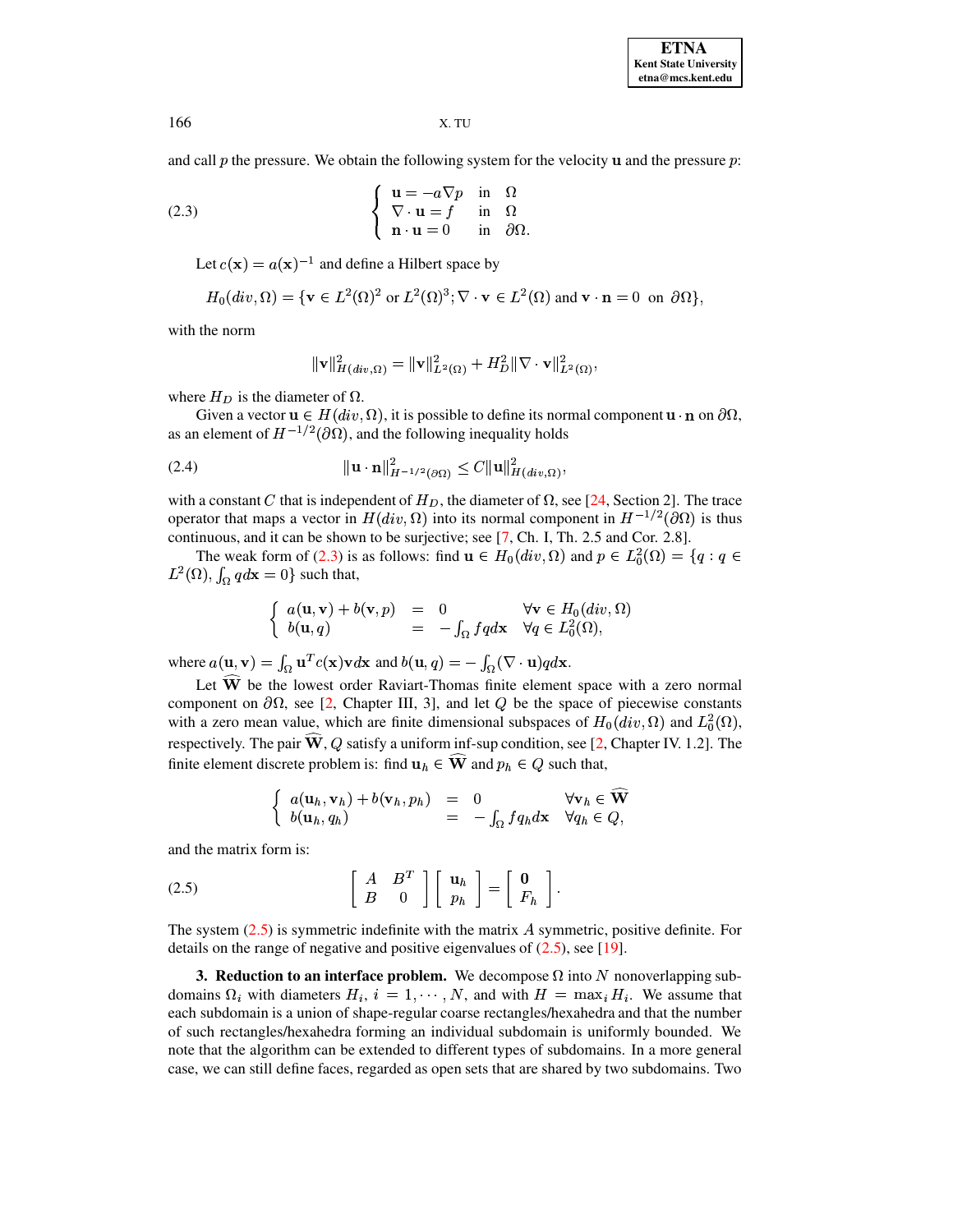<span id="page-3-0"></span>nodes belong to the same face when they are associated with the same pair of subdomains. We then introduce quasi-uniform triangulations of each subdomain. The global problem [\(2.5\)](#page-2-1) is assembled from the subdomain problems

$$
(3.1) \qquad \qquad \begin{bmatrix} A^{(i)} & B^{(i)^T} \\ B^{(i)} & 0 \end{bmatrix} \begin{bmatrix} \mathbf{u}_h^{(i)} \\ p_h^{(i)} \end{bmatrix} = \begin{bmatrix} \mathbf{0} \\ F_h^{(i)} \end{bmatrix}.
$$

The degrees of freedom of the Raviart-Thomas finite elements are the normal components on the boundary of each element only.

Let  $\Gamma$  be the interface between the subdomains. The set of the interface nodes  $\Gamma_h$  is defined as  $\Gamma_h = (\cup_{i \neq j} \partial \Omega_{i,h} \cap \partial \Omega_{j,h}) \setminus \partial \Omega_h$ , where  $\partial \Omega_{i,h}$  is the set of nodes on  $\partial \Omega_i$  and  $\partial\Omega_h$  is the set of nodes on  $\partial\Omega$ . We decompose the discrete velocity and pressure spaces W and  $Q$  into

(3.2) 
$$
\widehat{\mathbf{W}} = \mathbf{W}_I \bigoplus \widehat{\mathbf{W}}_{\Gamma}, \quad Q = Q_I \bigoplus Q_0.
$$

 $W_{\Gamma}$  is the space of traces on  $\Gamma$  of functions of  $W$ .  $W_I$  and  $Q_I$  are direct sums of subdomain interior velocity spaces  $\mathbf{W}_{I}^{(i)}$ , and subdomain interior pressure spaces  $Q_{I}^{(i)}$ , i.e.,

$$
\mathbf{W}_I = \bigoplus_{i=1}^N \mathbf{W}_I^{(i)}, \quad Q_I = \bigoplus_{i=1}^N Q_I^{(i)}.
$$

The elements of  $\mathbf{W}_{l}^{(i)}$  are supported in the subdomain  $\Omega_{i}$  and their normal components vanish on the subdomain interface  $\Gamma_i = \Gamma \cap \partial \Omega_i$ , while the elements of  $Q_I^{(i)}$  are restrictions of elements in Q to  $\Omega_i$  which satisfy  $\int_{\Omega_i} q_I^{(i)} = 0$ .  $Q_0$  is the subspace of Q with constant values  $\Omega_i^{(i)}$  in the subdomain  $\Omega_i$  that satisfy

(3.3) 
$$
\sum_{i=1}^{N} q_0^{(i)} m(\Omega_i) = 0,
$$

where  $m(\Omega_i)$  is the measure of the subdomain  $\Omega_i$ .  $R_0^{(i)}$  is the operator which maps functions in the space  $Q_0$  to its constant component of the subdomain  $\Omega_i$ .

We denote the subdomain velocity space by  $\mathbf{W}^{(i)} = \mathbf{W}_I^{(i)} \oplus \mathbf{W}_I$ , the space of the interface velocity variables by  $W_{\Gamma}^{(i)}$ , and the associate product space by  $W_{\Gamma} = \prod_{i=1}^{N} W_{\Gamma}^{(i)}$ . The subdomain saddle point problems  $(3.1)$  can be written as

<span id="page-3-1"></span>(3.4) 
$$
\begin{bmatrix} A_{II}^{(i)} & B_{II}^{(i)^{T}} & A_{\Gamma I}^{(i)^{T}} & 0 \\ B_{II}^{(i)} & 0 & B_{IT}^{(i)} & 0 \\ A_{\Gamma I}^{(i)} & B_{IT}^{(i)^{T}} & A_{\Gamma I}^{(i)} & B_{0\Gamma}^{(i)^{T}} \\ 0 & 0 & B_{0\Gamma}^{(i)} & 0 \end{bmatrix} \begin{bmatrix} \mathbf{u}_{h,I}^{(i)} \\ p_{h,I}^{(i)} \\ \mathbf{u}_{h,\Gamma}^{(i)} \\ \mathbf{u}_{h,\Gamma}^{(i)} \end{bmatrix} = \begin{bmatrix} 0 \\ F_{h,I}^{(i)} \\ 0 \\ F_{h,\Gamma}^{(i)} \end{bmatrix},
$$

where  $(\mathbf{u}_{h,I}^{(i)}, p_{h,I}^{(i)}, \mathbf{u}_{h,\Gamma}^{(i)}, p_{h,0}^{(i)}) \in (\mathbf{W}_I^{(i)}, Q_I^{(i)}, \mathbf{W}_\Gamma^{(i)}, Q_0^{(i)})$ . We note that, by the divergence theorem, the lower left block of the matrix of [\(3.4\)](#page-3-1) is zero since the bilinear form  $b(\mathbf{v}_I^{(i)}, q_0^{(i)})$ always vanishes for any  $\mathbf{v}_I^{(i)} \in \mathbf{W}_I^{(i)}$  and a constant  $q_0^{(i)}$  in the subdomain  $\Omega_i$ . <sup>x</sup> <sup>x</sup> <sup>x</sup>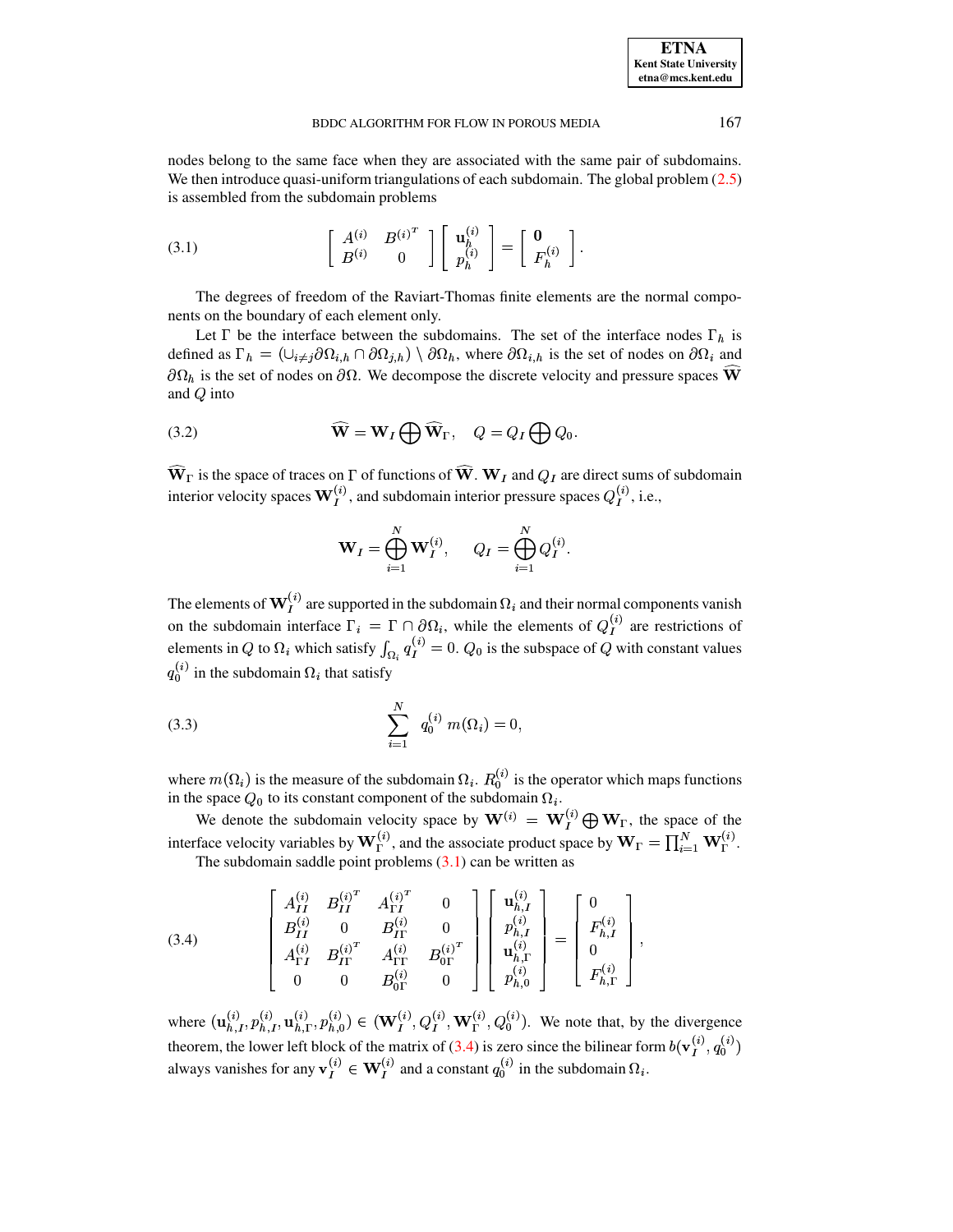<span id="page-4-0"></span>3.1. Obtaining a divergence free correction. First of all, we seek a discrete velocity  $\mathbf{u}_h^* \in \widehat{\mathbf{W}}$  such that,

$$
(3.5) \t\t\t Bu_h^* = F_h
$$

Let  $\widehat{\mathbf{W}}^{H}$  be the lowest order Raviart-Thomas finite element space on the coarse triangulation, associated with the subdomains, with zero normal components on  $\partial\Omega$  and let  $Q^H$  be the space of piecewise constants with vanishing mean value.  $R_0^T$  is the natural interpolation operator from  $\widehat{\mathbf{W}}^{H} \times Q^{H}$  to  $\widehat{\mathbf{W}} \times Q$ . We also use the same interpolation operator on the corresponding right hand side space. Let

$$
\begin{bmatrix}\nA_0 & B_0^T \\
B_0 & 0\n\end{bmatrix} = R_0 \begin{bmatrix}\nA & B^T \\
B & 0\n\end{bmatrix} R_0^T,
$$

and

$$
\left[\begin{array}{c}\n\mathbf{u}_0^* \\
p_0^*\n\end{array}\right] = R_0^T \left[\begin{array}{cc} A_0 & B_0^T \\
B_0 & 0\n\end{array}\right]^{-1} R_0 \left[\begin{array}{c} \mathbf{0} \\
F_h \end{array}\right].
$$

We note that the coarse grid solution  $\mathbf{u}_0^*$  does not necessarily satisfy (3.5), but that  $B\mathbf{u}_0^* - F_h$ has mean value zero over each subdomain  $\Omega_i$ , see [16, 6]. Then the local Neumann problems, with  $\mathbf{u}_{h,\Gamma}^{(i)} = 0$  and the right hand sides  $\begin{bmatrix} -A^{(i)}\mathbf{u}_0^{*,(i)} \\ F_h^{(i)} - B^{(i)}\mathbf{u}_0^{*,(i)} \end{bmatrix}$ ,  $i = 1, \cdots, N$ , are all well-

$$
(3.7) \qquad \begin{bmatrix} A_{II}^{(i)} & B_{II}^{(i)^T} \\ B_{II}^{(i)} & 0 \end{bmatrix} \begin{bmatrix} \mathbf{u}_{h,I}^{(i)} \\ p_{h,I}^{(i)} \end{bmatrix} = \begin{bmatrix} -(A^{(i)}\mathbf{u}_0^{*,(i)})_I \\ (F_h^{(i)} - B^{(i)}\mathbf{u}_0^{*,(i)})_I \end{bmatrix}, \quad i = 1, \cdots, N,
$$

and set

$$
\mathbf{u}_i^* = \left[\begin{array}{c} \mathbf{u}_{h,I}^{(i)} \\ \mathbf{0} \end{array}\right], \quad i = 1, \cdots, N.
$$

Let  $u_h^* = u_0^* + u_1^* + \cdots + u_N^*$  which satisfies (3.5). We then write the solution of (2.5) as

<span id="page-4-2"></span><span id="page-4-1"></span>
$$
\left[\begin{array}{c}\mathbf{u}_h\\p_h\end{array}\right]=\left[\begin{array}{c}\mathbf{u}_h^*\\\0\end{array}\right]+\left[\begin{array}{c}\mathbf{u}\\p\end{array}\right],
$$

where the correction  $(\mathbf{u}, p)^T$  satisfies

(3.8) 
$$
\begin{bmatrix} A & B^T \ B & 0 \end{bmatrix} \begin{bmatrix} \mathbf{u} \\ p \end{bmatrix} = \begin{bmatrix} -A\mathbf{u}_h^* \\ 0 \end{bmatrix}.
$$

This problem can be assembled from the subdomain problems:

(3.9)  
\n
$$
\begin{bmatrix}\nA_{II}^{(i)} & B_{II}^{(i)^{T}} & A_{\Gamma I}^{(i)^{T}} & 0 \\
B_{II}^{(i)} & 0 & B_{II}^{(i)} & 0 \\
A_{\Gamma I}^{(i)} & B_{II}^{(i)^{T}} & A_{\Gamma \Gamma}^{(i)} & B_{0\Gamma}^{(i)^{T}} \\
0 & 0 & B_{0\Gamma}^{(i)} & 0\n\end{bmatrix}\n\begin{bmatrix}\n\mathbf{u}_{I}^{(i)} \\
p_{I}^{(i)} \\
\mathbf{u}_{\Gamma}^{(i)} \\
p_{0}^{(i)}\n\end{bmatrix} = \n\begin{bmatrix}\n\mathbf{f}_{I}^{(i)} \\
0 \\
\mathbf{f}_{\Gamma}^{(i)} \\
0\n\end{bmatrix},
$$
\nwhere\n
$$
(\mathbf{u}_{I}^{(i)}, p_{I}^{(i)}, \mathbf{u}_{\Gamma}^{(i)}, p_{0}^{(i)}) \in (\mathbf{W}_{I}^{(i)}, Q_{I}^{(i)}, \mathbf{W}_{\Gamma}^{(i)}, Q_{0}^{(i)}) \text{ and } \mathbf{f}_{I}^{(i)} = -(\mathbf{A}^{(i)} \mathbf{u}^{*(i)})_{I} \text{ and } \mathbf{f}_{\Gamma}^{(i)} = -(\mathbf{A}^{(i)} \mathbf{u}^{*(i)})_{\Gamma}.
$$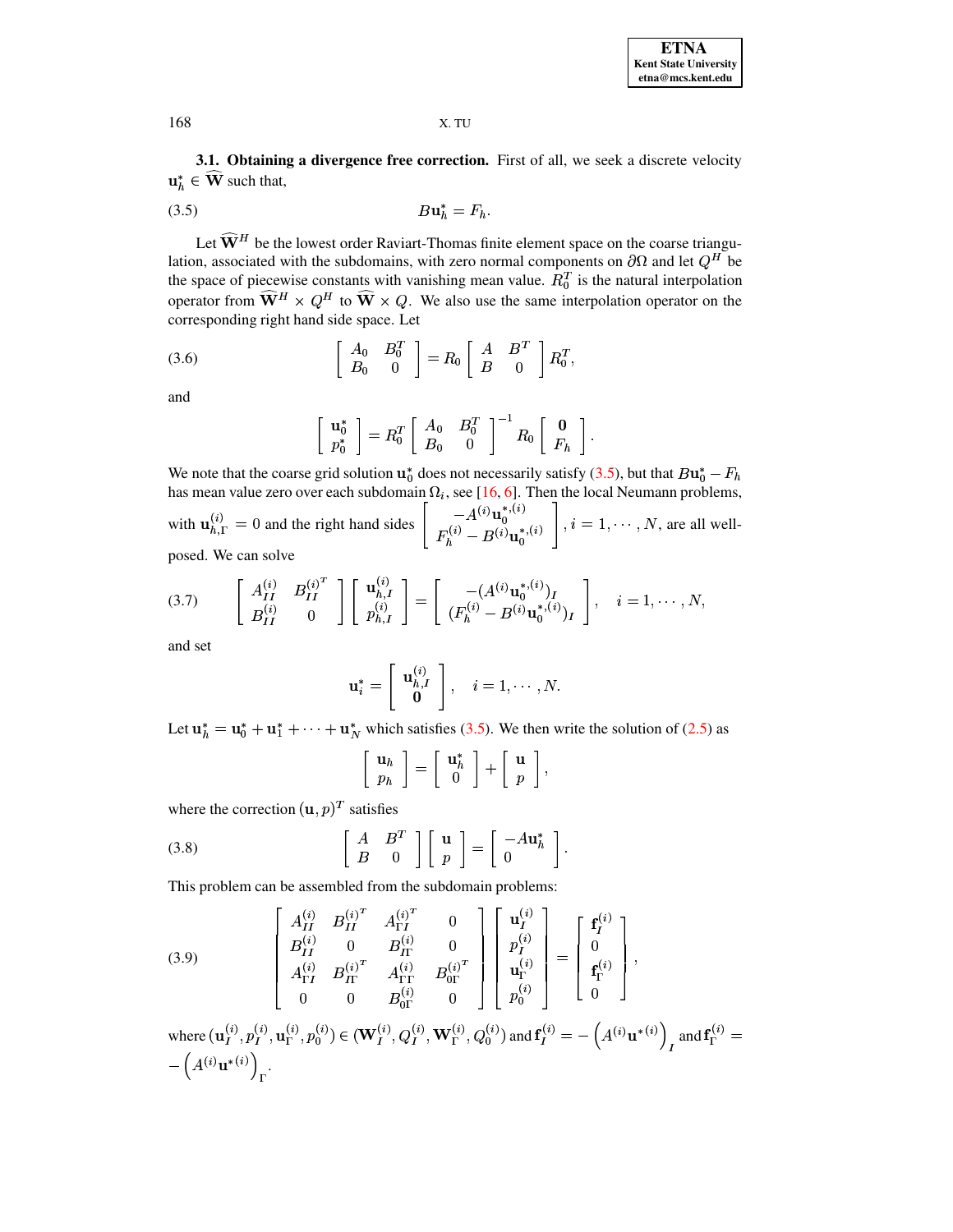**ETNA Kent State University** etna@mcs.kent.edu

**3.2.** A reduced interface problem. We now reduce the global problem  $(3.8)$  to an interface problem.

<span id="page-5-0"></span>We define the subdomain Schur complements  $S_{\Gamma}^{(i)}$  as: given  $\mathbf{w}_{\Gamma}^{(i)} \in \mathbf{W}_{\Gamma}^{(i)}$ , determine  $S_{\Gamma}^{(i)} \mathbf{w}_{\Gamma}^{(i)}$  such that,

(3.10) 
$$
\begin{bmatrix} A_{II}^{(i)} & B_{II}^{(i)^{T}} & A_{\Gamma I}^{(i)^{T}} \\ B_{II}^{(i)} & 0 & B_{II}^{(i)} \\ A_{\Gamma I}^{(i)} & B_{II}^{(i)^{T}} & A_{\Gamma I}^{(i)} \end{bmatrix} \begin{bmatrix} \mathbf{w}_{I}^{(i)} \\ p_{I}^{(i)} \\ \mathbf{w}_{\Gamma}^{(i)} \end{bmatrix} = \begin{bmatrix} 0 \\ 0 \\ S_{\Gamma}^{(i)} \mathbf{w}_{\Gamma}^{(i)} \end{bmatrix}.
$$

We know, from the definition in (3.10), that the action of  $S_{\Gamma}^{(i)}$  can be evaluated by solving a Neumann problem on the subdomain  $\Omega_i$ . We note that these Neumann problems are always well-posed, even without any constraints on the normal component of the velocity since we have removed the constant pressure component constraints. Furthermore, since the local matrices

<span id="page-5-1"></span>
$$
\left[ \begin{array}{cc} A_{II}^{(i)} & A_{\Gamma I}^{(i)^T} \\ A_{\Gamma I}^{(i)} & A_{\Gamma \Gamma}^{(i)} \end{array} \right]
$$

are symmetric, positive definite, we have, by an inertia argument,

LEMMA 3.1. The subdomain Schur complements  $S_{\Gamma}^{(i)}$  defined in (3.10) are symmetric, positive definite.

Given the definition of  $S_{\Gamma}^{(i)}$ , the subdomain problems (3.9) are reduced to the subdomain interface problems

$$
\left[\begin{array}{cc} S_{\Gamma}^{(i)} & B_{0\Gamma}^{(i)^{T}} \\ B_{0\Gamma}^{(i)} & 0 \end{array}\right] \left[\begin{array}{c} \mathbf{u}_{\Gamma}^{(i)} \\ p_{0}^{(i)} \end{array}\right] = \left[\begin{array}{c} \mathbf{g}_{\Gamma}^{(i)} \\ 0 \end{array}\right], \quad i = 1, 2, ..., N,
$$

where

$$
\mathbf{g}_{\Gamma}^{(i)} = \mathbf{f}_{\Gamma}^{(i)} - \left[A_{\Gamma I}^{(i)} B_{I \Gamma}^{(i)^{T}}\right] \left[\begin{array}{cc} A_{II}^{(i)} & B_{II}^{(i)^{T}} \\ B_{II}^{(i)} & 0 \end{array}\right]^{-1} \left[\begin{array}{c} \mathbf{f}_{I}^{(i)} \\ 0 \end{array}\right]
$$

We denote the direct sum of  $S_{\Gamma}^{(i)}$  by  $S_{\Gamma}$ . Let  $R_{\Gamma}^{(i)}$  be the operator which maps functions in the continuous interface velocity space  $\widehat{\mathbf{W}}_{\Gamma}$  to the subdomain components in the space  $\mathbf{W}_{\Gamma}^{(i)}$ . The direct sum of the  $R_{\Gamma}^{(i)}$  is denoted by  $R_{\Gamma}$ . Then the global interface problem, assembled from the subdomain interface problems, can be written as: find  $(\mathbf{u}_{\Gamma}, p_0) \in \widehat{\mathbf{W}}_{\Gamma} \times Q_0$ , such that

<span id="page-5-2"></span>(3.11) 
$$
\widehat{S} \begin{bmatrix} \mathbf{u}_{\Gamma} \\ p_0 \end{bmatrix} = \begin{bmatrix} \widehat{S}_{\Gamma} & \widehat{B}_{0\Gamma}^T \\ \widehat{B}_{0\Gamma} & 0 \end{bmatrix} \begin{bmatrix} \mathbf{u}_{\Gamma} \\ p_0 \end{bmatrix} = \begin{bmatrix} \mathbf{g}_{\Gamma} \\ 0 \end{bmatrix},
$$

where  $\mathbf{g}_{\Gamma} = \sum_{i=1}^{N} R_{\Gamma}^{(i)^{T}} \mathbf{g}_{\Gamma}^{(i)}$ ,  $\widehat{B}_{0\Gamma} = \sum_{i=1}^{N} B_{0\Gamma}^{(i)} R_{\Gamma}^{(i)}$ , and

<span id="page-5-3"></span>(3.12) 
$$
\widehat{S}_{\Gamma} = R_{\Gamma}^T S_{\Gamma} R_{\Gamma} = \sum_{i=1}^N R_{\Gamma}^{(i)^T} S_{\Gamma}^{(i)} R_{\Gamma}^{(i)}.
$$

Thus,  $\hat{S}$  is an interface saddle point operator defined on the space  $\widehat{\mathbf{W}}_{\Gamma} \times Q_0$ . But by Lemma 3.1, this operator is symmetric positive definite on the benign subspace where  $\hat{B}_{0\Gamma}\mathbf{u}_{\Gamma} = 0$ .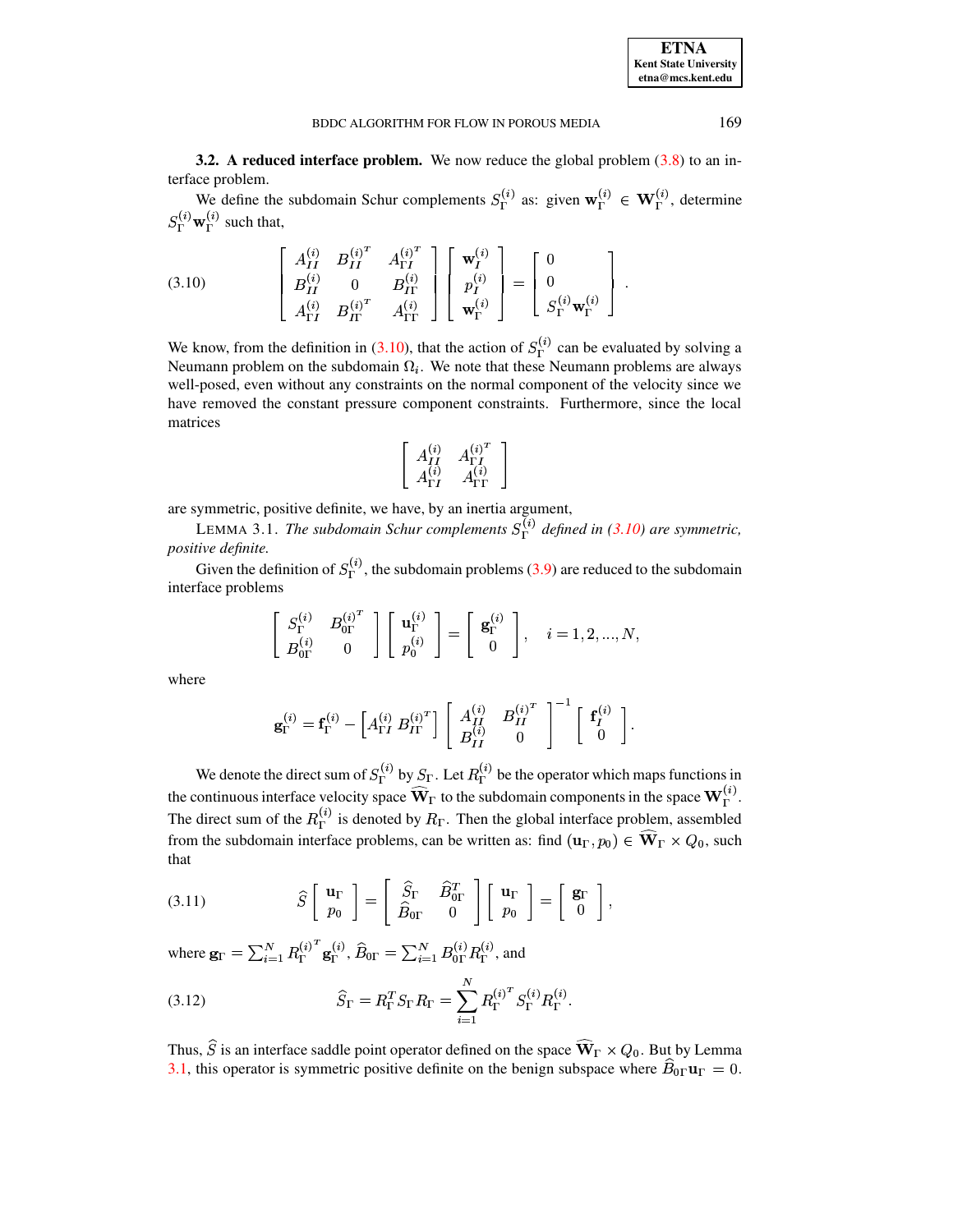From [\(3.8\)](#page-4-1), we know that the correction  $(\mathbf{u}_{\Gamma}, p)^{T}$  lies in  $(g, p)^T$  lies in this benign subspace. We will propose a preconditioner for [\(3.11\)](#page-5-2) which keeps all the iterates in this benign subspace. Therefore, the iterates remain in the benign subspace in which the preconditioned operator is positive definite and a preconditioned conjugate gradient method can be applied.

**4. The BDDC methods.** We follow [\[12,](#page-15-10) Section 4] closely in this section. We introduce a partially assembled interface velocity space  $\mathbf{W}_{\Gamma}$  by

$$
\widetilde{\mathbf{W}}_\Gamma = \widehat{\mathbf{W}}_\Pi \bigoplus \mathbf{W}_\Delta = \widehat{\mathbf{W}}_\Pi \bigoplus \left( \prod_{i=1}^N \mathbf{W}_\Delta^{(i)} \right).
$$

Here,  $W_{II}$  is the coarse level, primal interface velocity space which is spanned by subdomain interface edge/face basis functions with constant values at the nodes of the edge/face for <sup>x</sup> two/three dimensions. We change the variables so that the degree of freedom of each primal constraint is explicit, see [\[11\]](#page-15-2) and [\[10\]](#page-15-15). The space  $W_{\Delta}$  is the direct sum of the  $W_{\Delta}^{(i)}$ , which is spanned by the remaining interface velocity degrees of freedom with a zero average over each edge/face. In the space  $W_{\Gamma}$ , we have relaxed most continuity constraints on the velocity across the interface but retained all primal continuity constraints, which has the important advantage that all the linear systems are nonsingular in the computation. This is the main difference from an edge/face-based iterative substructuring domain decomposition method, where we will encounter singular local problems; see Section [7.](#page-13-0)

We need to introduce several restriction, extension, and scaling operators between different spaces.  $R_{\Gamma}^{(k)}$  restricts functions in the space  $W_{\Gamma}$  to the components  $W_{\Gamma}^{(k)}$  related to the subdomain  $\Omega_i$ .  $R_{\lambda}^{(i)}$  maps functions from  $\mathbf{W}_{\Gamma}$  to  $\mathbf{W}_{\lambda}^{(i)}$ , its dual subdomain component.  $R_{\Gamma\Pi}$  is a restriction operator from  $W_{\Gamma}$  to its subspaces  $W_{\Pi}$  and  $R_{\Pi}^{(i)}$  is the operator which maps vectors in  $W_{\Pi}$  into their components in  $W_{\Pi}^{(v)}$ .  $R_{\Gamma}: W_{\Gamma} \to W_{\Gamma}$  is the direct sum of  $R_{\Gamma}^{(i)}$  and  $R_{\Gamma} : W_{\Gamma} \to W_{\Gamma}$  is the direct sum of  $R_{\Gamma\Pi}$  and  $R_{\Delta}^{(i)}$ . We define the positive scaling factor  $\delta_i^{\dagger}(x)$  as follows: for  $\gamma \in [1/2, \infty)$ ,

$$
\delta_i^{\dagger}(x) = \frac{c_i^{\gamma}(x)}{\sum_{j \in \mathcal{N}_x} c_j^{\gamma}(x)}, \quad x \in \partial \Omega_{i,h} \cap \Gamma_h,
$$

where  $\mathcal{N}_x$  is the set of indices j of the subdomains such that  $x \in \partial \Omega_j$ . We assume that  $c_i(x)$ is a constant in each subdomain. We then note that  $\delta_i^{\dagger}(x)$  is constant on each edge/face since the nodes on each edge/face are shared by the same pair of subdomains. Multiplying each row of  $R_{\Delta}^{(i)}$  with the scaling factor  $\delta_i^{\dagger}(x)$  gives us  $R_{D,\Delta}^{(i)}$ . The scaled operators  $R_{D,\Gamma}$  is the direct sum of  $R_{\Pi}$  and the  $R_{D,\Delta}^{(i)}$ . We also use the notation

$$
\widetilde{R} = \begin{bmatrix} \widetilde{R}_{\Gamma} \\ I \end{bmatrix}
$$
 and  $\widetilde{R}_{D} = \begin{bmatrix} \widetilde{R}_{D,\Gamma} \\ I \end{bmatrix}$ .

We also denote by  $\mathbf{F}_{\Gamma}$ ,  $\mathbf{F}_{\Gamma}$ , and  $\mathbf{F}_{\Gamma}$ , the right hand side spaces corresponding to  $\mathbf{W}_{\Gamma}$ ,  $\hat{\mathbf{W}}_{\Gamma}$ , and  $\hat{\mathbf{W}}_{\Gamma}$ , respectively. We will use the same restriction, extension, and scaled restriction operators for the spaces  ${\bf F}_{\Gamma}$ ,  ${\bf F}_{\Gamma}$ , and  ${\bf F}_{\Gamma}$  as for  ${\bf W}_{\Gamma}$ ,  ${\bf W}_{\Gamma}$ , and  ${\bf W}_{\Gamma}$ .

<span id="page-6-0"></span>We define the partially assembled interface velocity Schur complement  $S_{\Gamma}: \mathbf{W}_{\Gamma} \to \mathbf{F}_{\Gamma}$ by

$$
\widetilde{S}_{\Gamma} = \overline{R}_{\Gamma}^T S_{\Gamma} \overline{R}_{\Gamma}.
$$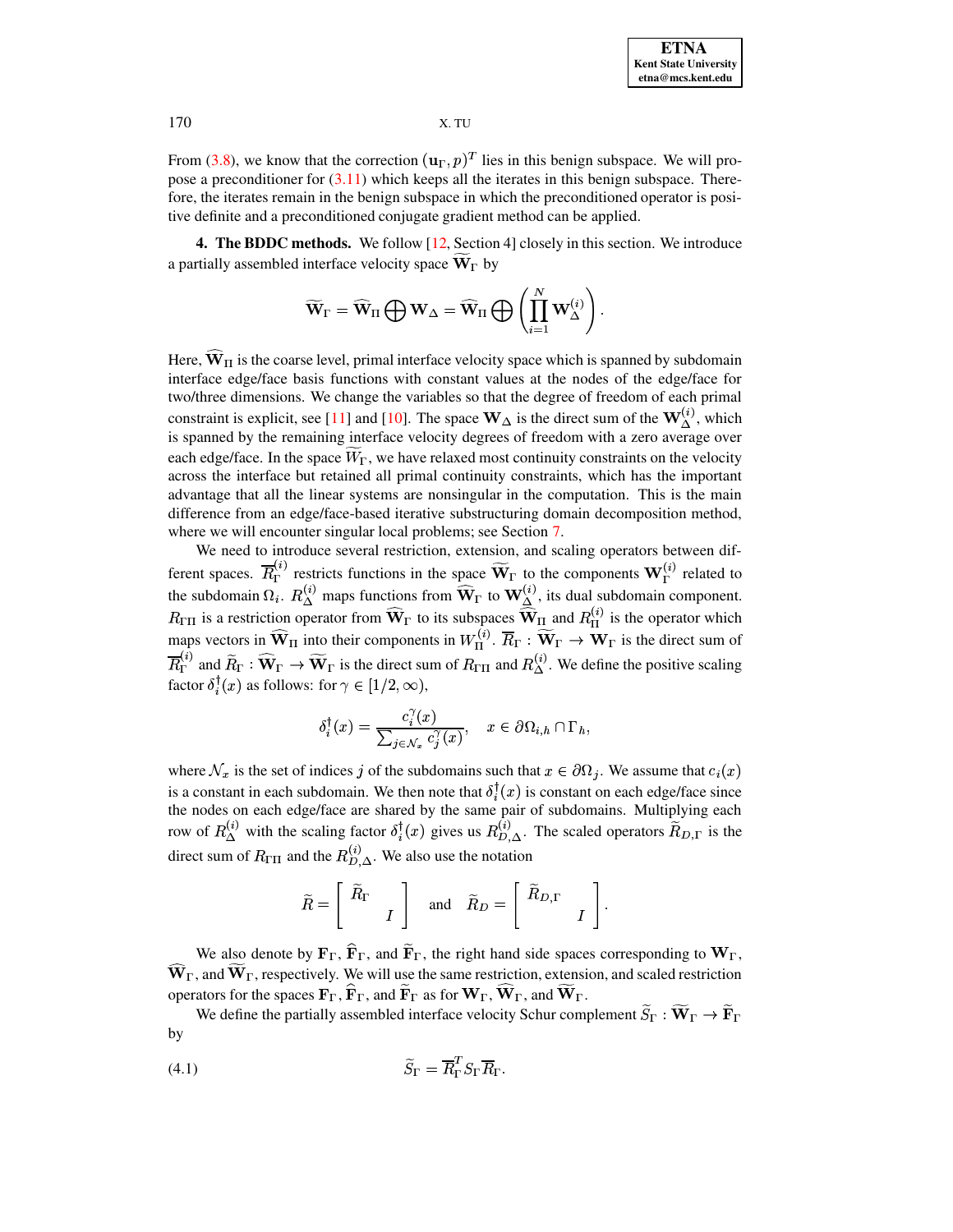$\widetilde{S}_{\Gamma}$  can also be defined by: for any given  $\mathbf{w}_{\Gamma} \in \widetilde{\mathbf{W}}_{\Gamma}, \widetilde{S}_{\Gamma} \mathbf{w}_{\Gamma} \in \widetilde{\mathbf{F}}_{\Gamma}$  satisfies

(4.2) 
$$
\begin{bmatrix}\nA_{II}^{(1)} & B_{II}^{(1)^{T}} & A_{\Delta I}^{(1)^{T}} & \tilde{A}_{\Pi I}^{(1)^{T}} \\
B_{II}^{(1)} & 0 & B_{I\Delta}^{(1)} & \tilde{B}_{I\Pi}^{(1)} \\
A_{\Delta I}^{(1)} & B_{I\Delta}^{(1)^{T}} & A_{\Delta\Delta}^{(1)} & \tilde{A}_{\Pi\Delta}^{(1)^{T}} \\
\vdots & \vdots & \ddots & \vdots \\
\tilde{A}_{\Pi I}^{(1)} & \tilde{B}_{II}^{(1)^{T}} & \tilde{A}_{\Pi\Delta}^{(1)} & \cdots & \tilde{A}_{\Pi\Pi}\n\end{bmatrix}\n\begin{bmatrix}\n\mathbf{w}_{I}^{(1)} \\
p_{I}^{(1)} \\
\mathbf{w}_{\Delta}^{(1)} \\
\vdots \\
\mathbf{w}_{\Pi}\n\end{bmatrix} = \n\begin{bmatrix}\n\mathbf{0} \\
0 \\
(\tilde{S}_{\Gamma}\mathbf{w}_{\Gamma})_{\Delta}^{(1)} \\
(\tilde{S}_{\Gamma}\mathbf{w}_{\Gamma})_{\Delta}^{(1)} \\
\vdots \\
(\tilde{S}_{\Gamma}\mathbf{w}_{\Gamma})_{\Pi}\n\end{bmatrix}
$$

Here,

$$
\widetilde{A}_{\Pi I}^{(i)} = R_{\Pi}^{(i)^T} A_{\Pi I}^{(i)}, \ \widetilde{A}_{\Pi \Delta}^{(i)} = R_{\Pi}^{(i)^T} A_{\Pi \Delta}^{(i)}, \ \widetilde{A}_{\Pi \Pi} = \sum_{i=1}^N R_{\Pi}^{(i)^T} A_{\Pi \Pi}^{(i)} R_{\Pi}^{(i)}, \ \widetilde{B}_{I \Pi}^{(i)} = B_{I \Pi}^{(i)} R_{\Pi}^{(i)}.
$$

Given the definition  $\widetilde{S}_{\Gamma}$  on the partially assembled interface velocity space  $\widetilde{\mathbf{W}}_{\Gamma}$ , we can also obtain  $\widetilde{S}_{\Gamma}$  from  $\widetilde{S}_{\Gamma}$  by assembling the dual interface velocity part on the subdomain int *i.e.*,

$$
\widehat{S}_{\Gamma} = \widetilde{R}_{\Gamma}^T \widetilde{S}_{\Gamma} \widetilde{R}_{\Gamma}
$$

We can also define the operator  $\widetilde{B}_{0\Gamma}$ , partially assembled from the subdomain operators  $B_{0\Gamma}^{(i)}$ , which maps the partially assembled interface velocity to the subdomain constant pressures. Then  $\hat{B}_{0\Gamma}$  can also be obtained from  $\hat{B}_{0\Gamma}$  by assembling the dual interface velocity part on the subdomain interface, i.e.,  $\widehat{B}_{0\Gamma} = \widetilde{B}_{0\Gamma} \widetilde{R}_{\Gamma}$ .

Therefore, we can write the global interface saddle point problem operator  $\hat{S}$ , introduced in Equation  $(3.11)$ , as

(4.4) 
$$
\widehat{S} = \begin{bmatrix} \widehat{S}_{\Gamma} & \widehat{B}_{0\Gamma}^T \\ \widehat{B}_{0\Gamma} & 0 \end{bmatrix} = \begin{bmatrix} \widetilde{R}_{\Gamma}^T \widetilde{S}_{\Gamma} \widetilde{R}_{\Gamma} & \widetilde{R}_{\Gamma}^T \widetilde{B}_{0\Gamma}^T \\ \widetilde{B}_{0\Gamma} \widetilde{R}_{\Gamma} & 0 \end{bmatrix}
$$

The BDDC preconditioner for solving the global interface saddle point problem  $(3.11)$  is then

(4.5) 
$$
M^{-1} = \begin{bmatrix} \widetilde{R}_{D,\Gamma}^T & \\ & I \end{bmatrix} \begin{bmatrix} \widetilde{S}_{\Gamma} & \widetilde{B}_{0\Gamma}^T \\ \widetilde{B}_{0\Gamma} & 0 \end{bmatrix}^{-1} \begin{bmatrix} \widetilde{R}_{D,\Gamma} & \\ & I \end{bmatrix}
$$

We use the notation

$$
\widetilde{S} = \left[ \begin{array}{cc} \widetilde{S}_{\Gamma} & \widetilde{B}_{0\Gamma}^T \\ \widetilde{B}_{0\Gamma} & 0 \end{array} \right],
$$

<span id="page-7-0"></span>then the preconditioned BDDC algorithm is of the form: find  $(\mathbf{u}_{\Gamma}, \mathbf{p}_0) \in \widehat{\mathbf{W}}_{\Gamma} \times Q_0$ , such that

(4.6) 
$$
\widetilde{R}_{D}^{T} \widetilde{S}^{-1} \widetilde{R}_{D} \widehat{S} \left[ \begin{array}{c} \mathbf{u}_{\Gamma} \\ p_{0} \end{array} \right] = \widetilde{R}_{D}^{T} \widetilde{S}^{-1} \widetilde{R}_{D} \left[ \begin{array}{c} \mathbf{g}_{\Gamma} \\ 0 \end{array} \right].
$$

We define two subspaces  $\widehat{W}_{\Gamma,B}$  and  $\widetilde{W}_{\Gamma,B}$  of  $\widehat{W}_{\Gamma}$  and  $\widetilde{W}_{\Gamma}$ , respectively, as in [12, Definition 1]:

$$
\widehat{\mathbf{W}}_{\Gamma,B} = \{ \mathbf{w}_{\Gamma} \in \widehat{\mathbf{W}}_{\Gamma} \mid \widehat{B}_{0\Gamma} \mathbf{w}_{\Gamma} = 0 \},
$$
  

$$
\widetilde{\mathbf{W}}_{\Gamma,B} = \{ \mathbf{w}_{\Gamma} \in \widetilde{\mathbf{W}}_{\Gamma} \mid \widehat{B}_{0\Gamma} \mathbf{w}_{\Gamma} = 0 \}.
$$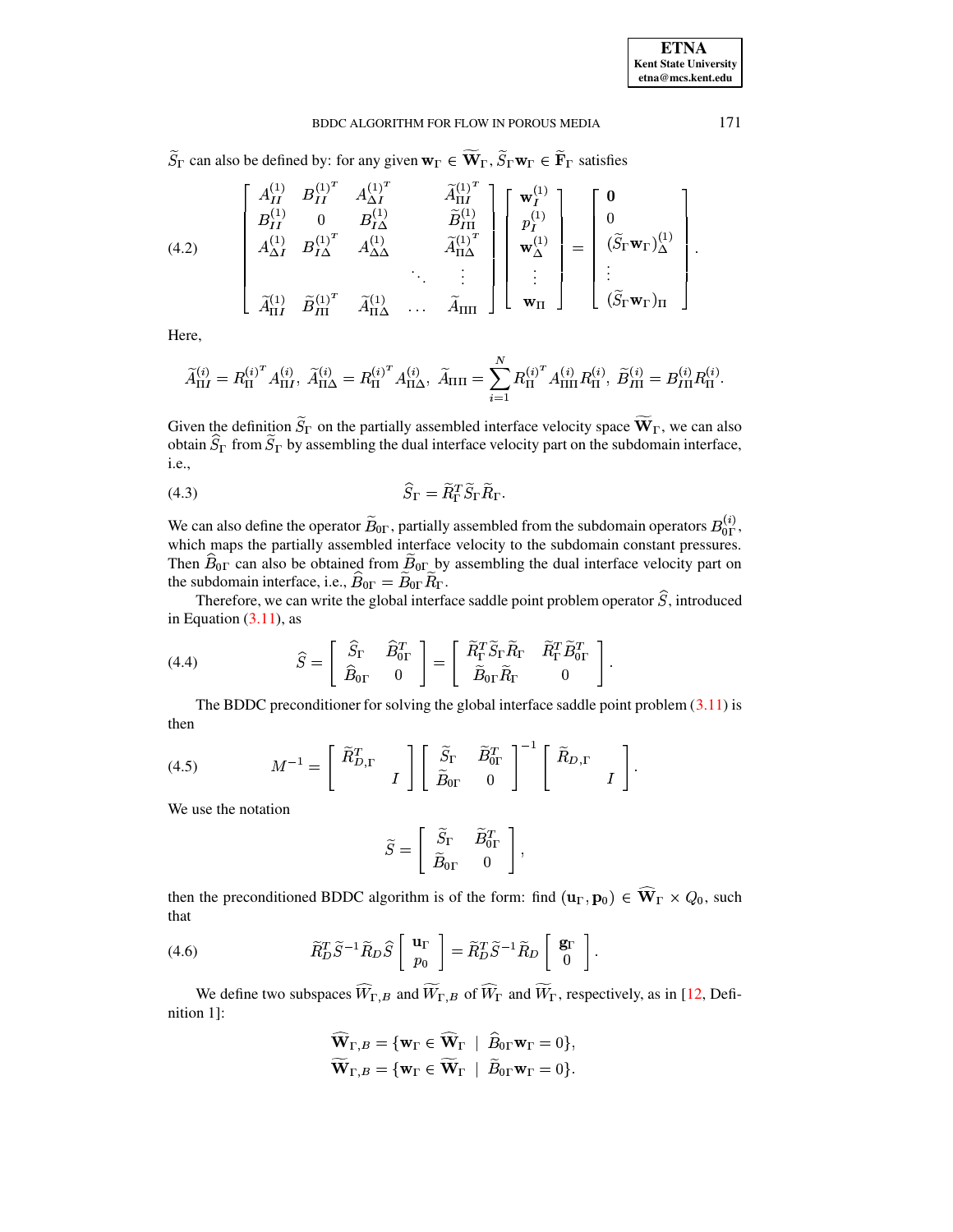**ETNA Kent State University** etna@mcs.kent.edu

X. TU

We call  $\widehat{\mathbf{W}}_{\Gamma,B} \times Q_0$  and  $\widetilde{\mathbf{W}}_{\Gamma,B} \times Q_0$  the *benign subspaces* of  $\widehat{\mathbf{W}}_{\Gamma} \times Q_0$  and  $\widetilde{\mathbf{W}}_{\Gamma} \times Q_0$ , respectively. With Lemma 3.1, it is easy to check that both operators  $\hat{S}_{\Gamma}$  and  $\tilde{S}_{\Gamma}$ , given in  $(3.12)$  and  $(4.1)$ , are symmetric, positive definite when restricted to the benign subspaces  $\widehat{\mathbf{W}}_{\Gamma} \times Q_0$  and  $\widetilde{\mathbf{W}}_{\Gamma} \times Q_0$ , respectively and we also have

LEMMA 4.1. For any  $\mathbf{w} \in \widetilde{\mathbf{W}}_{\Gamma,B} \times Q_0$ ,  $\widetilde{R}_{D}^T \mathbf{w} \in \widehat{\mathbf{W}}_{\Gamma,B} \times Q_0$ .

<span id="page-8-0"></span>*Proof.* We need to show that for any  $\mathbf{w} \in \widetilde{\mathbf{W}}_{\Gamma,B} \times Q_0$ ,  $\widetilde{R}_D^T \mathbf{w} \in \widehat{\mathbf{W}}_{\Gamma,B} \times Q_0$ . Given  $\mathbf{w} = (\mathbf{w}_{\Gamma}, p_0) \in \mathbf{W}_{\Gamma, B} \times Q_0$ , we have  $B_{0\Gamma} \mathbf{w}_{\Gamma} = 0$  and

(4.7) 
$$
\widetilde{R}_{D}^{T}\mathbf{w} = \begin{bmatrix} \widetilde{R}_{D,\Gamma}^{T} \\ I \end{bmatrix} \begin{bmatrix} \mathbf{w}_{\Gamma} \\ p_{0} \end{bmatrix} = \begin{bmatrix} \widetilde{R}_{D,\Gamma}^{T}\mathbf{w}_{\Gamma} \\ p_{0} \end{bmatrix} \in \widehat{\mathbf{W}}_{\Gamma} \times Q_{0}
$$

We only need to show that  $\widehat{B}_{0\Gamma} \widetilde{R}_{D,\Gamma}^T \mathbf{w}_{\Gamma} = 0$  and we find that

$$
\widehat{B}_{0\Gamma}\widetilde{R}_{D,\Gamma}^T\mathbf{w}_{\Gamma} = \widetilde{B}_{0\Gamma}\widetilde{R}_{\Gamma}\widetilde{R}_{D,\Gamma}^T\mathbf{w}_{\Gamma} = \widetilde{B}_{0\Pi}\mathbf{w}_{\Pi} = 0.
$$

Here we use the definitions of  $\hat{B}_{0\Gamma}$  and  $\hat{B}_{0\Gamma}$  for the first equality. For the second, we use the fact that the Raviart-Thomas finite element functions only have degrees of freedom on edges/faces. In our BDDC algorithm, we choose the continuous primal interface velocity space  $W_{\Pi}$  and the subdomain dual interface velocity spaces  $W_{\Delta}^{(i)}$  such that, if  $\mathbf{u}_{\Delta}^{(i)} \in W_{\Delta}^{(i)}$ , then  $\mathbf{u}_{\Delta}^{(i)}$  has a zero edge/face average for each edge/face. In fact,  $\widetilde{R}_{\Gamma} \widetilde{R}_{D,\Gamma}^T$  computes the average of the dual interface velocities  $w_{\Delta}$ , then distributes them back to each subdomain and leaves  $w_{\Pi}$  the same. We recall that the weights at these nodes are the same for each edge/face since these nodes are shared by the same pair of subdomains. The averaged dual interface velocity still has a zero edge/face average for each edge/face. For the third equality, we use that  $B_{0\Gamma} \mathbf{w}_{\Gamma} = B_{0\Pi} \mathbf{w}_{\Pi} = 0$ , since  $\mathbf{w} \in \mathbf{W}_{\Gamma,B} \times Q_0$ .

Therefore, we can conclude that the preconditioned BDDC operator, defined in (4.6), is positive definite in the benign subspace  $\mathbf{W}_{\Gamma,B} \times Q_0$ .

5. Some auxiliary results. We first list some results for Raviart-Thomas finite element function spaces needed in our analysis. These results were originally given in  $[24, 21, 23]$ .

We consider the interpolation operator  $\Pi_{RT}^H$  from  $\widehat{W}$  onto  $\widehat{W}^H$ . Recall that  $\widehat{W}^H$  is the Raviart-Thomas finite element space on the coarse mesh with mesh size  $H$ , which is defined in terms of the degrees of freedom  $\lambda_{\mathcal{F}}$ , by

$$
\lambda_{\mathcal{F}}(\Pi_{RT}^H \mathbf{u}) := \frac{1}{|\mathcal{F}|} \int_{\mathcal{F}} \mathbf{u} \cdot \mathbf{n} ds, \quad \mathcal{F} \subset \mathcal{F}_H.
$$

We consider the stability of the interpolant  $\Pi_{RT}^H$  in the next lemma.

<span id="page-8-1"></span>LEMMA 5.1. There exists a constant C, which depends only on the aspect ratios of  $K \in \mathcal{T}_H$  and of the elements of  $\mathcal{T}_h$ , such that, for all  $\mathbf{u} \in \widehat{\mathbf{W}}$ ,

$$
||div(\Pi_{RT}^H \mathbf{u})||_{L^2(K)}^2 \leq ||div\mathbf{u}||_{L^2(K)}^2,
$$

$$
\|\Pi_{RT}^H{\bf u}\|_{L^2(K)}^2\leq C\left(1+\log\frac{H}{h}\right)\left(\|{\bf u}\|_{L^2(K)}^2+H_K^2\|div{\bf u}\|_{L^2(K)}^2\right).
$$

 $\Box$ *Proof.* See [24, Lemma 4.1].

We define  $N(\partial \Omega_i)$  as the the space of functions that are constant on each element of the edges/faces of the boundary of  $\Omega_i$  and its subspace  $N_0(\partial\Omega_i)$ , of functions that have mean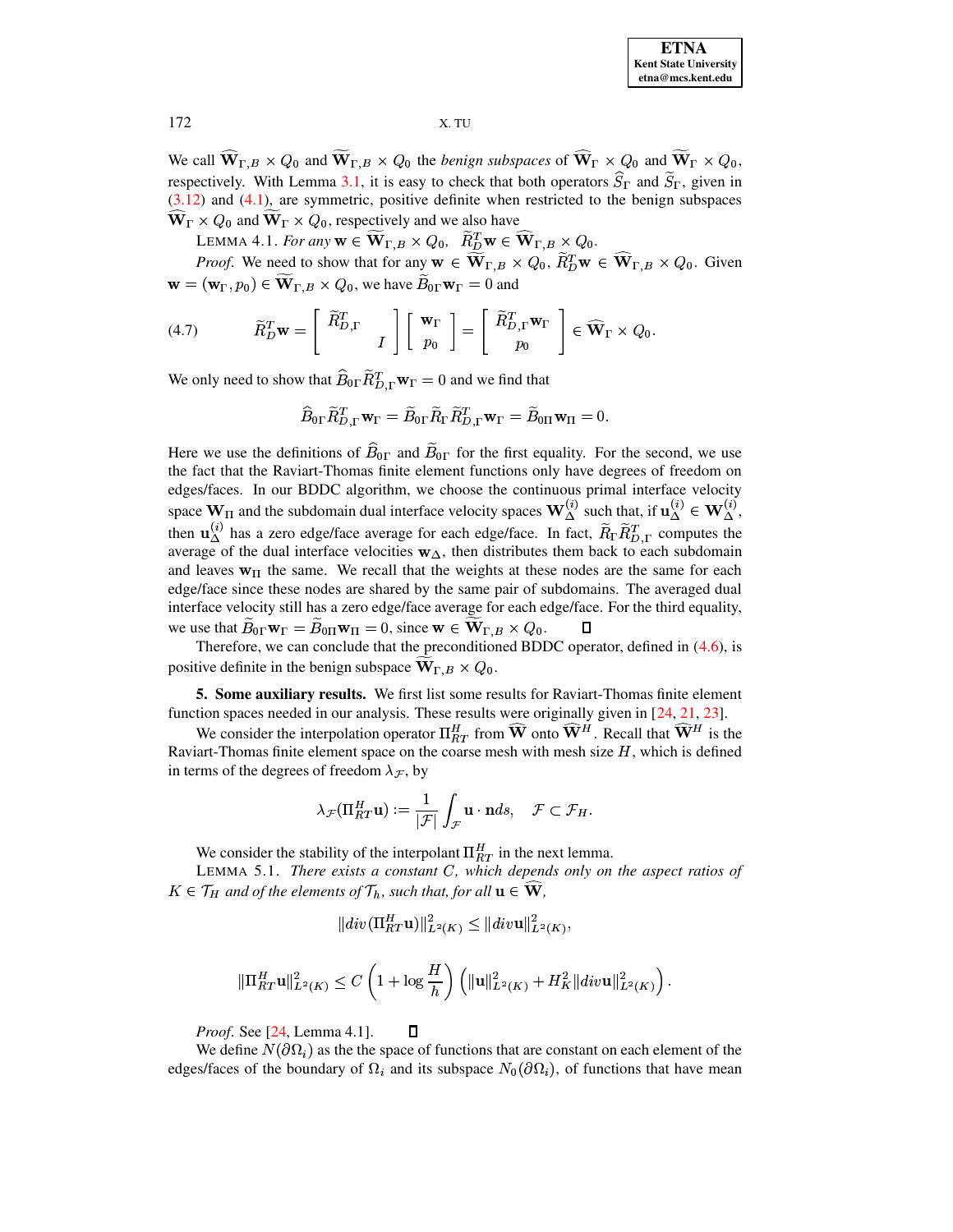value zero on  $\partial \Omega_i$ . Let  $N^H$  be the space of functions  $\mu$  defined on  $\Gamma$ , such that, for each subdomain  $\Omega_i$  and each edge/face  $\mathcal F$  of  $\Omega_i$ ,  $\mu$  is constant on  $\mathcal F$ . We note that  $N^H$  is the space of normal components on  $\Gamma$  of vectors in  $\widehat{\mathbf{W}}^H$ .

The stable extension operator, defined in the next lemma, provides a divergence-free extension of boundary data given on  $\partial\Omega_i$ .

<span id="page-9-1"></span>LEMMA 5.2. There exists an extension operator  $\mathcal{H}_i : N_0(\partial \Omega_i) \longrightarrow \mathbf{W}^{(i)}$ , such that, for any  $\mu \in N_0(\partial \Omega_i)$ ,

$$
div \tilde{\mathcal{H}}_i \mu = 0, \quad \text{for } x \in \Omega_i,
$$

and

(5.1) 
$$
\|\mathcal{H}_{i}\mu\|_{L^{2}(\Omega_{i})} \leq C \|\mu\|_{H^{-1/2}(\partial\Omega_{i})}.
$$

Here C is independent of  $h$ ,  $H$ , and  $\mu$ .

*Proof.* See [24, Lemma 4.3]. 0

Given a subdomain  $\Omega_i$ , we define partition of unity functions associated with its edges/faces. Let  $\zeta_{\mathcal{F}}$  be the characteristic function of  $\mathcal{F}$ , i.e., the function that is identically one on  $\mathcal{F}$  and zero on  $\partial\Omega_i\backslash\mathcal{F}$ . We clearly have

$$
\sum_{\mathcal{F}\subset\partial\Omega_i}\zeta_{\mathcal{F}}(x)=1,\quad \text{almost everywhere on }\partial\Omega_i\backslash\partial\Omega.
$$

Given a function  $\mu \in N(\partial \Omega_i)$  and a face  $\mathcal{F} \subset \partial \Omega_i$ , let

<span id="page-9-3"></span>
$$
\mu_{\mathcal{F}} := \zeta_{\mathcal{F}} \mu \in N(\partial \Omega_i).
$$

We have the following estimates for the edge/face components of the particular functions in  $N(\partial\Omega_i)$  with a vanishing average on the subdomain edges/faces.

LEMMA 5.3. Let  $\mu \in N(\partial \Omega_i)$  with  $\int_{\partial \Omega_i} \mu ds = 0$ , and for any  $\mathcal{F} \subset \partial \Omega_i$ ,  $\int_{\mathcal{F}} \mu ds =$  $\int_{\mathcal{F}} \mu_{\mathcal{F}} ds = 0$ . There then exists a constant C, independent of h and  $\mu_H$ , such that, for any  $\mu_H \in N^H$ ,

$$
\|\mu_{\mathcal{F}}\|_{\mathcal{H}^{-1/2}(\partial\Omega_i)}^2
$$
  
(5.2) 
$$
\leq C \left(1 + \log \frac{H}{h}\right) \left( (1 + \log \frac{H}{h}) \|\mu + \mu_H\|_{H^{-1/2}(\partial\Omega_i)}^2 + \|\mu\|_{H^{-1/2}(\partial\Omega_i)}^2 \right)
$$

 $\Box$ 

Proof. See [24, Lemma 4.4].

 $\ddot{\phantom{a}}$  $\sim$ 

The following lemma compares norms of traces on the subdomain boundaries that share an edge/face.

<span id="page-9-2"></span>LEMMA 5.4. Let  $\Omega_i$  and  $\Omega_j$  be two subdomains with a common edge/face  $\mathcal{F}$ . Let  $\mu_{\mathcal{F}}$  be a function in  $H^{-1/2}(\partial\Omega_i)$ , that vanishes outside F. Then, there is a constant C that depends only on the aspect ratios of  $\Omega_i$  and  $\Omega_j$ , such that

$$
\|\mu_F\|_{H^{-1/2}(\partial\Omega_i)} \le C \|\mu_F\|_{H^{-1/2}(\partial\Omega_i)}
$$

 $\Box$ *Proof.* See [21, Lemma 5.5.2].

<span id="page-9-0"></span>We next list some results for the benign subspace  $\overline{W}_{\Gamma,B} \times Q_0$ . Let  $\|\mathbf{w}\|_{\widetilde{S}}^2 = \mathbf{w}^T \widetilde{S} \mathbf{w}$  and  $\|\mathbf{w}_{\Gamma}\|_{\widetilde{S}_{\Gamma}}^2 = \mathbf{w}_{\Gamma}^T \widetilde{S}_{\Gamma} \mathbf{w}_{\Gamma}$ . We then have LEMMA 5.5. Given any  $\mathbf{w} \in \widetilde{W}_{\Gamma,B} \times Q_0$ , we have

$$
\|\mathbf{w}\|_{\widetilde{S}}^2 = \|\mathbf{w}_\Gamma\|_{\widetilde{S}_\Gamma}^2.
$$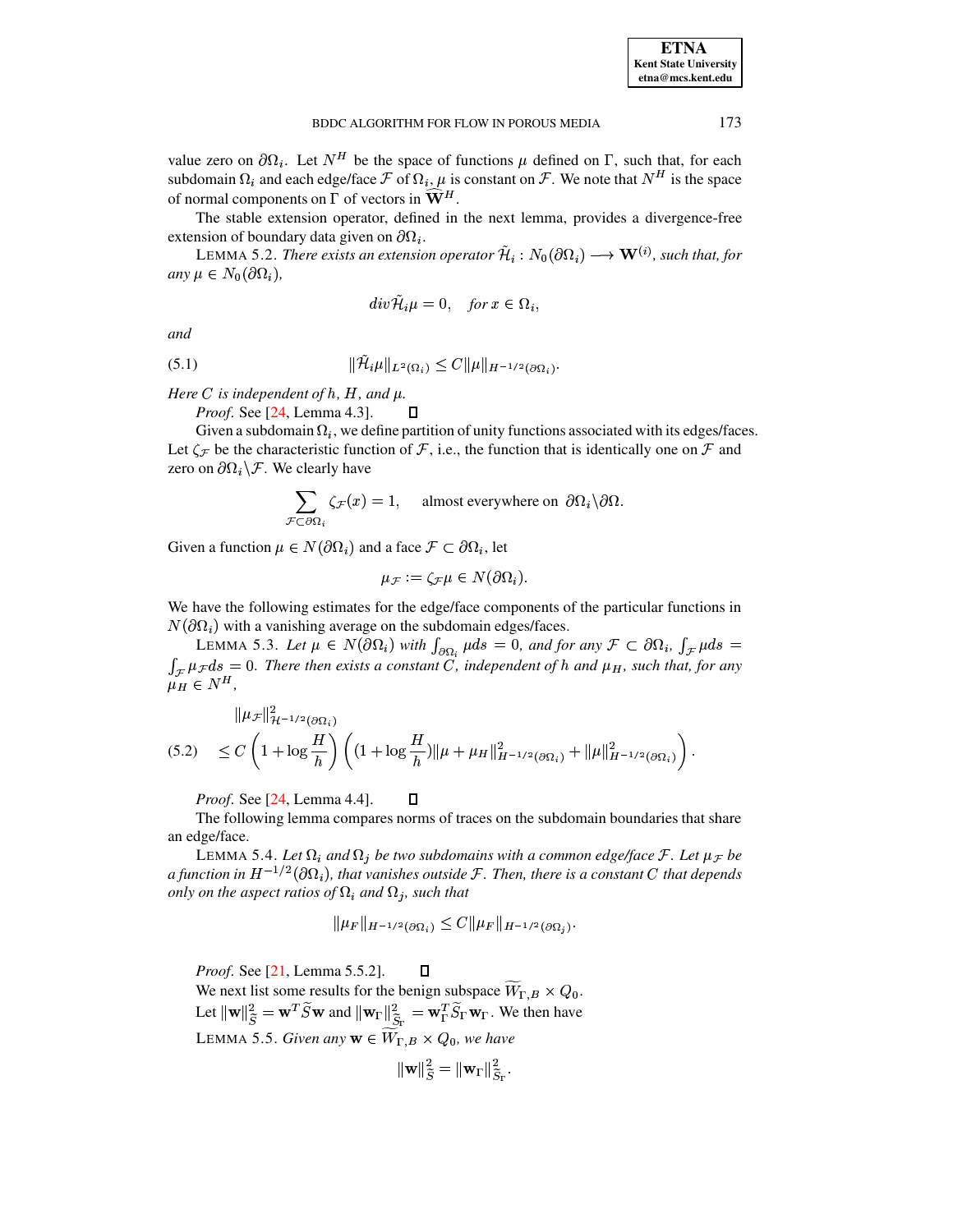Proof.

$$
\|\mathbf{w}\|_{\widetilde{S}}^2 = \mathbf{w}^T \widetilde{S} \mathbf{w} = \begin{bmatrix} \mathbf{w}_{\Gamma}^T q_0^T \end{bmatrix} \begin{bmatrix} \widetilde{S}_{\Gamma} & \widetilde{B}_{0\Gamma}^T \\ \widetilde{B}_{0\Gamma} & 0 \end{bmatrix} \begin{bmatrix} \mathbf{w}_{\Gamma} \\ q_0 \end{bmatrix} = \mathbf{w}_{\Gamma}^T \widetilde{S}_{\Gamma} \mathbf{w}_{\Gamma} = \|\mathbf{w}_{\Gamma}\|_{\widetilde{S}_{\Gamma}}^2
$$

 $\Box$ 

We define the *average operator* by  $E_D = \widetilde{R}\widetilde{R}_{D}^T$ . We see that, for any vector **w** =  $(\mathbf{w}_{\Gamma}, q_0) \in \widetilde{\mathbf{W}}_{\Gamma} \times Q_0,$ 

$$
(5.3) \t E_D \begin{bmatrix} \mathbf{w}_{\Gamma} \\ q_0 \end{bmatrix} = \begin{bmatrix} \widetilde{R}_{\Gamma} \\ I \end{bmatrix} \begin{bmatrix} \widetilde{R}_{D,\Gamma}^T \\ I \end{bmatrix} \begin{bmatrix} \mathbf{w}_{\Gamma} \\ q_0 \end{bmatrix} = \begin{bmatrix} E_{D,\Gamma} \mathbf{w}_{\Gamma} \\ q_0 \end{bmatrix}
$$

where  $E_{D,\Gamma} = \widetilde{R}_{\Gamma} \widetilde{R}_{D,\Gamma}^T$ , which computes the average of the interface velocities across the subdomain interface. Lemma 4.1 shows that after averaging a benign vector across a subdomain interface the result is still benign.

An estimate of the norm of the  $E_D$  operator restricted to the benign subspace  $\overline{W}_{\Gamma,B} \times Q_0$ is given in the next lemma.

<span id="page-10-4"></span>LEMMA 5.6. There exists a positive constant  $C$ , which is independent of  $H$  and  $h$ , and the number of subdomains, such that,

$$
||E_D \mathbf{w}||_{\widetilde{S}}^2 \leq C \left(1 + \log \frac{H}{h}\right)^2 ||\mathbf{w}||_{\widetilde{S}}^2, \quad \forall \mathbf{w} = (\mathbf{w}_{\Gamma}, q_0) \in \widetilde{\mathbf{W}}_{\Gamma, B} \times Q_0.
$$

*Proof.* Given any  $\mathbf{w} = (\mathbf{w}_{\Gamma}, q_0) \in \widetilde{\mathbf{W}}_{\Gamma, B} \times Q_0$ , we know, from Lemma 4.1, that  $\widetilde{R}_{D}^T \mathbf{w}$  $\in \widehat{\mathbf{W}}_{\Gamma,B} \times Q_0$ . Therefore,  $E_D \mathbf{w} = \widetilde{R}_D \widetilde{R}_D^T \mathbf{w} \in \widetilde{\mathbf{W}}_{\Gamma,B} \times Q_0$ . We have, by Lemma 5.5, that

<span id="page-10-2"></span>
$$
\|E_D \mathbf{w}\|_{\widetilde{S}}^2
$$
\n
$$
\leq 2 \left( \|\mathbf{w}\|_{\widetilde{S}}^2 + \|\mathbf{w} - E_D \mathbf{w}\|_{\widetilde{S}}^2 \right)
$$
\n
$$
\leq 2 \left( \|\mathbf{w}\|_{\widetilde{S}}^2 + \|\mathbf{w}_{\Gamma} - E_{D,\Gamma} \mathbf{w}_{\Gamma}\|_{\widetilde{S}_{\Gamma}}^2 \right)
$$
\n
$$
= 2 \left( \|\mathbf{w}\|_{\widetilde{S}}^2 + \|\overline{R}_{\Gamma} (\mathbf{w}_{\Gamma} - E_{D,\Gamma} \mathbf{w}_{\Gamma})\|_{S_{\Gamma}}^2 \right)
$$
\n(5.4)\n
$$
= 2 \left( \|\mathbf{w}\|_{\widetilde{S}}^2 + \sum_{i=1}^N \|\overline{R}_{\Gamma}^{(i)} (\mathbf{w}_{\Gamma} - E_{D,\Gamma} \mathbf{w}_{\Gamma})\|_{S_{\Gamma}}^2 \right).
$$

<span id="page-10-3"></span>Let  $\mathbf{w}_i = \overline{R}^{(i)} \mathbf{w}_{\Gamma}$  and set

(5.5) 
$$
\mathbf{v}_i(x) := \overline{R}_{\Gamma}^{(i)}(\mathbf{w}_{\Gamma} - E_{D,\Gamma}\mathbf{w}_{\Gamma})(x) = \sum_{j \in \mathcal{N}_x} \delta_j^{\dagger}(\mathbf{w}_i(x) - \mathbf{w}_j(x)), \quad x \in \partial \Omega^i \cap \Gamma.
$$

Here  $\mathcal{N}_x$  is the set of indices of the subdomains that have x on their boundaries. Since a fine edge/face only belongs to exactly two subdomains, for an edge/face  $\mathcal{F}^{ij} \subset \partial \Omega_i$  that is also shared by  $\Omega_j$ , we have

<span id="page-10-0"></span>(5.6) 
$$
\mathbf{v}_{i} = \delta_{j}^{\dagger} \mathbf{w}_{i} - \delta_{j}^{\dagger} \mathbf{w}_{j}, \text{ on } \mathcal{F}^{ij}.
$$

<span id="page-10-1"></span>We note that the simple inequality

$$
(5.7) \t\t\t c_i \delta_j^{\dagger^2} \leq \min(c_i, c_j),
$$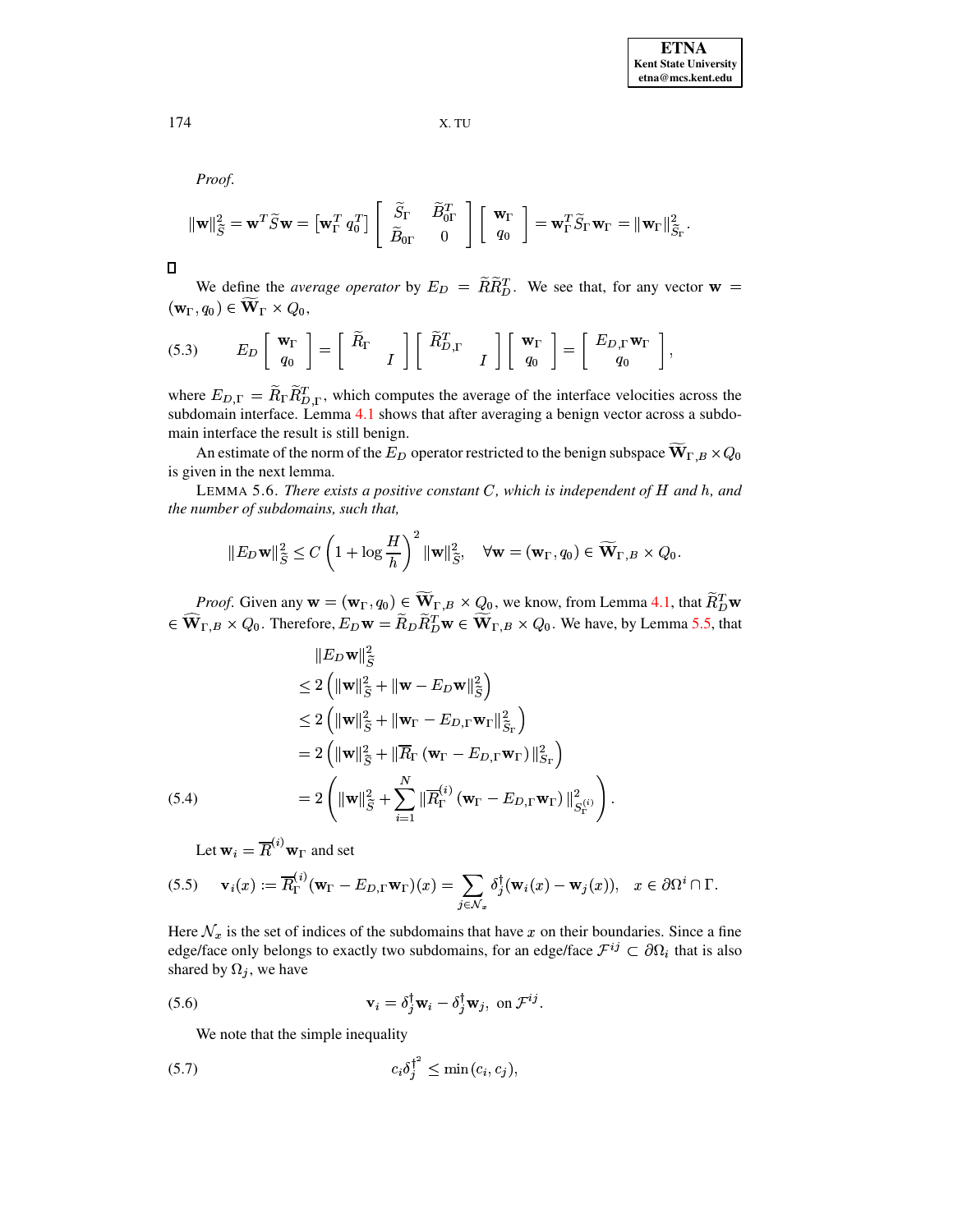Since  $v_i \cdot n$  has a vanishing mean value on each face of  $\Omega_i$ , we can define, by Lemma 5.2,  $\mathbf{v}_i^E = \tilde{\mathcal{H}}_i(\mathbf{v}_i \cdot \mathbf{n})$ . Then

(5.8) 
$$
div\mathbf{v}_i^E = 0, \quad \text{for } x \in \Omega_i,
$$

and,

(5.9) 
$$
\|\mathbf{v}_i^E\|_{L^2(\Omega_i)}^2 \leq C \|\mathbf{v}_i \cdot \mathbf{n}\|_{H^{-1/2}(\partial \Omega_i)}^2
$$

We then obtain

<span id="page-11-1"></span>(5.10)  
\n
$$
\|\mathbf{v}_i\|_{S_{\Gamma}^{(i)}}^2 = c_i \|\mathbf{v}_i^E\|_{L^2(\Omega_i)}^2 \leq C c_i \|\mathbf{v}_i \cdot \mathbf{n}\|_{H^{-1/2}(\partial \Omega_i)}^2
$$
\n
$$
\leq C c_i \sum_{\mathcal{F}^{ij} \subset \partial \Omega_i} \| \zeta_{\mathcal{F}^{ij}}(\mathbf{v}_i \cdot \mathbf{n}) \|_{H^{-1/2}(\partial \Omega_i)}^2.
$$

Using (5.6), we have, with  $\overline{(\mathbf{w}_i \cdot \mathbf{n})}_{\mathcal{F}^{ij}}$  the average over  $\mathcal{F}^{ij}$ ,

$$
c_{i} \|\zeta_{\mathcal{F}^{ij}}(\mathbf{v}_{i} \cdot \mathbf{n})\|_{H^{-1/2}(\partial \Omega_{i})}^{2}
$$
\n
$$
= c_{i} \|\zeta_{\mathcal{F}^{ij}} \delta_{j}^{\dagger}(\mathbf{w}_{i} - \mathbf{w}_{j}) \cdot \mathbf{n}\|_{H^{-1/2}(\partial \Omega_{i})}^{2}
$$
\n
$$
\leq 2 c_{i} \delta_{j}^{\dagger^{2}} \left( \|\zeta_{\mathcal{F}^{ij}}(\mathbf{w}_{i} \cdot \mathbf{n} - \overline{(\mathbf{w}_{i} \cdot \mathbf{n})_{\mathcal{F}^{ij}}})\|_{H^{-1/2}(\partial \Omega_{i})}^{2} \right)
$$
\n
$$
+ \|\zeta_{\mathcal{F}^{ij}}(\mathbf{w}_{j} \cdot \mathbf{n} - \overline{(\mathbf{w}_{j} \cdot \mathbf{n})_{\mathcal{F}^{ij}}})\|_{H^{-1/2}(\partial \Omega_{i})}^{2} \right)
$$
\n
$$
\leq 2 c_{i} \|\zeta_{\mathcal{F}^{ij}}(\mathbf{w}_{i} \cdot \mathbf{n} - \overline{(\mathbf{w}_{i} \cdot \mathbf{n})_{\mathcal{F}^{ij}}})\|_{H^{-1/2}(\partial \Omega_{i})}^{2}
$$
\n
$$
+ 2 c_{j} \|\zeta_{\mathcal{F}^{ij}}(\mathbf{w}_{j} \cdot \mathbf{n} - \overline{(\mathbf{w}_{j} \cdot \mathbf{n})_{\mathcal{F}^{ij}}})\|_{H^{-1/2}(\partial \Omega_{i})}^{2}.
$$

Here we use Lemma  $5.4$  and  $(5.7)$  for the last inequality.

We only need to estimate the first term since the second term can be estimated similarly. Since w is in the benign space,  $w_i \cdot n$  has vanishing mean value on  $\partial \Omega_i$ . By Lemma 5.2, we can construct

$$
\mathbf{w}_i^E = \tilde{\mathcal{H}}_i(\mathbf{w}_i \cdot \mathbf{n})_i
$$

such that,

$$
div\mathbf{w}_i^E = 0, \quad \text{for } x \in \Omega_i.
$$

Let  $\mathbf{w}_0^E \in \widehat{\mathbf{W}}$  be defined by

$$
\mathbf{w}_0^E = \left\{ \begin{array}{ll} \mathbf{w}_i^E & \text{in } \Omega_i \\ 0 & \text{otherwise} \end{array} \right.
$$

<span id="page-11-0"></span>Let  $\mathbf{u}_H = \Pi_{RT}^H \mathbf{w}_0$  and  $\mu_H = \mathbf{u}_H \cdot \mathbf{n}$ . By the definition of  $\Pi_{RT}^H$ , we know that  $\zeta_{\mathcal{F}^{ij}} \mu_H = (\mathbf{w}_i \cdot \mathbf{n})_{\mathcal{F}^{ij}}$ , and for any  $\mathcal{F} \subset \partial \Omega_i$ ,  $\int_{\mathcal{F}} (\mathbf{w}_i \cdot \mathbf{n} - \mu_H) ds = 0$ . Using Lemma  $(5.11)$ 

$$
\|\zeta_{\mathcal{F}^{ij}}(\mathbf{w}_{i}\cdot\mathbf{n}-\overline{(\mathbf{w}_{i}\cdot\mathbf{n})}_{\mathcal{F}^{ij}})\|_{H^{-1/2}(\partial\Omega_{i})}^{2}
$$
\n
$$
=\|\zeta_{\mathcal{F}^{ij}}(\mathbf{w}_{i}\cdot\mathbf{n}-\mu_{H})\|_{H^{-1/2}(\partial\Omega_{i})}^{2}
$$
\n
$$
\leq C\left(1+\log\frac{H}{h}\right)\left((1+\log\frac{H}{h})\|\mathbf{w}_{i}\cdot\mathbf{n}\|_{H^{-1/2}(\partial\Omega_{i})}^{2}+\|\mathbf{w}_{i}\cdot\mathbf{n}-\mu_{H}\|_{H^{-1/2}(\partial\Omega_{i})}^{2}\right)
$$
\n
$$
\leq C\left(1+\log\frac{H}{h}\right)\left((1+\log\frac{H}{h})\|\mathbf{w}_{i}\cdot\mathbf{n}\|_{H^{-1/2}(\partial\Omega_{i})}^{2}+\|\mu_{H}\|_{H^{-1/2}(\partial\Omega_{i})}^{2}\right),
$$

175

**ETNA Kent State University**  $etna@mcs. kent.edu$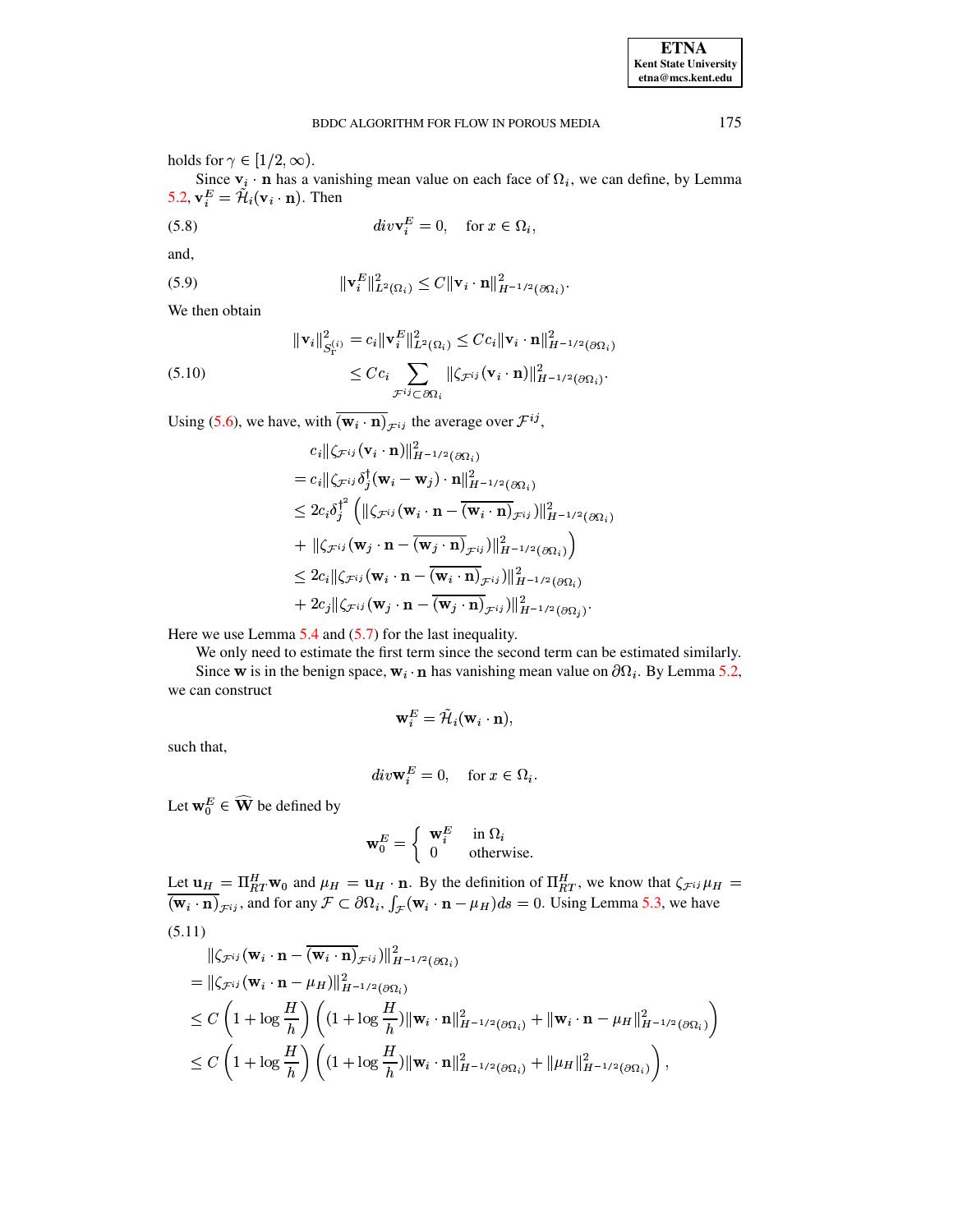where we use the triangle inequality for the last inequality.

<span id="page-12-0"></span>By Lemma 5.1, we know that

(5.12) 
$$
\|div \mathbf{u}_H\|_{L^2(\Omega_i)}^2 \leq \|div \mathbf{w}_0^E\|_{L^2(\Omega_i)}^2 = \|div \mathbf{w}_i^E\|_{L^2(\Omega_i)}^2 = 0.
$$

and

<span id="page-12-1"></span>(5.13) 
$$
\|\mathbf{u}_H\|_{L^2(\Omega_i)}^2 \leq C \left(1 + \log \frac{H}{h}\right) \left(\|\mathbf{w}_0^E\|_{L^2(\Omega_i)}^2 + H^2 \|div \mathbf{w}_0^E\|_{L^2(\Omega_i)}^2\right)
$$

$$
= C \left(1 + \log \frac{H}{h}\right) \|\mathbf{w}_i^E\|_{L^2(\Omega_i)}^2.
$$

Using  $(5.11)$ ,  $(2.4)$ ,  $(5.12)$ , and  $(5.13)$ , we obtain:

$$
\begin{split}\n&\|\zeta_{\mathcal{F}^{ij}}(\mathbf{w}_i \cdot \mathbf{n} - \overline{(\mathbf{w}_i \cdot \mathbf{n})}_{\mathcal{F}^{ij}})\|_{H^{-1/2}(\partial\Omega_i)}^2 \\
&\leq C \left(1 + \log \frac{H}{h}\right) \left((1 + \log \frac{H}{h}) \|\mathbf{w}_i \cdot \mathbf{n}\|_{H^{-1/2}(\partial\Omega_i)}^2 + \|\mu_H\|_{H^{-1/2}(\partial\Omega_i)}^2\right) \\
&\leq C \left(1 + \log \frac{H}{h}\right) \left((1 + \log \frac{H}{h}) \|\mathbf{w}_i^E\|_{H(div,\Omega_i)}^2 + \|\mathbf{u}_H\|_{H(div,\Omega_i)}^2\right) \\
&\leq C \left(1 + \log \frac{H}{h}\right) \left((1 + \log \frac{H}{h}) \|\mathbf{w}_i^E\|_{L^2(\Omega_i)}^2 + (1 + \log \frac{H}{h}) \|\mathbf{w}_i^E\|_{L^2(\Omega_i)}^2\right) \\
&\leq C \left(1 + \log \frac{H}{h}\right)^2 \|\mathbf{w}_i^E\|_{L^2(\Omega_i)}^2 \\
&\leq \frac{C}{c_i} \left(1 + \log \frac{H}{h}\right)^2 \|\mathbf{w}_i\|_{S_i^{(i)}}^2.\n\end{split}
$$

Here we use that  $div\mathbf{w}_i^E = 0$  for the third inequality.

<span id="page-12-2"></span>Finally, we obtain

(5.14) 
$$
c_i \|\zeta_{\mathcal{F}^{ij}}(\mathbf{v}_i \cdot \mathbf{n})\|_{H^{-1/2}(\partial \Omega_i)}^2 \leq C \left(1 + \log \frac{H}{h}\right)^2 \|\mathbf{w}_i\|_{S_{\Gamma}^{(i)}}^2.
$$

Since w is benign, we have, from Lemma 5.5, that  $\|\mathbf{w}\|_{\widetilde{S}} = \|\mathbf{w}_{\Gamma}\|_{\widetilde{S}_{\Gamma}}$ ; then by Equations  $(5.4)$ ,  $(5.5)$ ,  $(5.10)$ , and  $(5.14)$ , we have

$$
\|E_D \mathbf{w}\|_{\widetilde{S}}^2 \le C\left(1 + \log \frac{H}{h}\right)^2 \|\mathbf{w}_{\Gamma}\|_{\widetilde{S}_{\Gamma}}^2 = C\left(1 + \log \frac{H}{h}\right)^2 \|\mathbf{w}\|_{\widetilde{S}}^2.
$$

 $\Box$ 

6. Condition number estimate for the BDDC preconditioner. We are now ready to formulate and prove our main result; this follows directly from the proof of [12, Theorem 1] by using Lemma 4.1 and Lemma 5.6.

THEOREM 6.1. The preconditioned operator  $M^{-1}\hat{S}$  is symmetric, positive definite with respect to the bilinear form  $\langle \cdot, \cdot \rangle_{\hat{S}}$  on the benign space  $\widehat{\mathbf{W}}_{\Gamma,B} \times Q_0$  and

(6.1) 
$$
\langle \mathbf{u}, \mathbf{u} \rangle_{\widehat{S}} \le \left\langle M^{-1} \widehat{S} \mathbf{u}, \mathbf{u} \right\rangle_{\widehat{S}} \le C \left( 1 + \log \frac{H}{h} \right)^2 \langle \mathbf{u}, \mathbf{u} \rangle_{\widehat{S}}, \ \forall \mathbf{u} \in \widehat{\mathbf{W}}_{\Gamma, B} \times Q_0
$$

Here,  $C$  is a constant which is independent of  $h$  and  $H$ .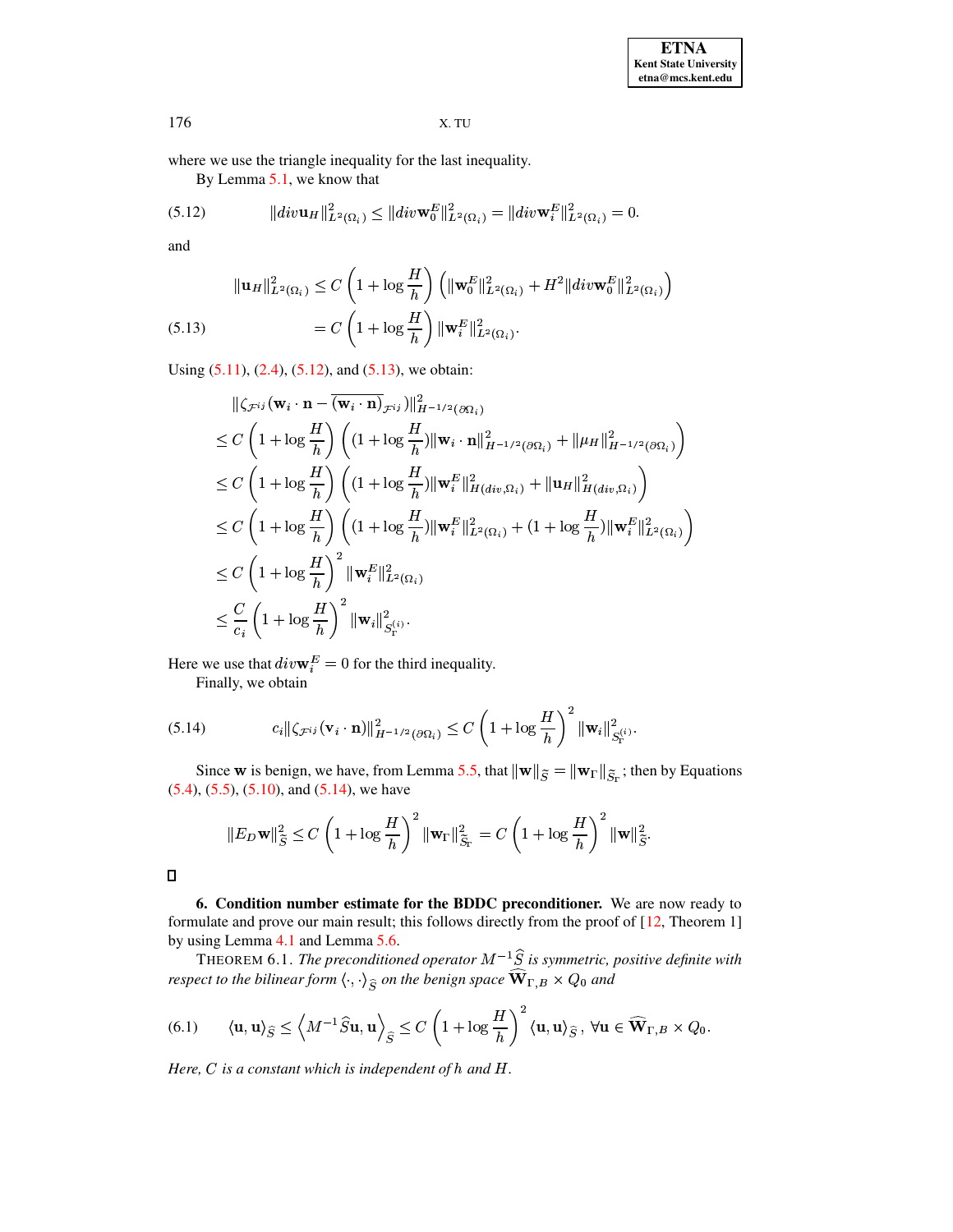

177

<span id="page-13-1"></span>TABLE 8.1 Condition number bounds and iteration counts, for a pair of the BDDC and the FBA algorithms, with a change of the number of subdomains.  $H/h = 8$  and  $c \equiv 1$ .

| Num. of sub.     | <b>BDDC</b> |            | <b>FBA</b> |            |
|------------------|-------------|------------|------------|------------|
| $n_x \times n_y$ | Iter.       | Cond. Num. | Iter.      | Cond. Num. |
| $4 \times 4$     |             | 1.66       |            | 2.43       |
| $8 \times 8$     |             | 2.95       |            | 2.90       |
| $12 \times 12$   | 9           | 3.08       |            | 2.75       |
| $16 \times 16$   |             | 3.13       |            | 2.72       |
| $20 \times 20$   |             | 3.15       |            | 2 71       |

#### TABLE 8.2

<span id="page-13-2"></span>Condition number bounds and iteration counts, for a pair of the BDDC and the FBA algorithms, with a change of the size of subdomain problems.  $8 \times 8$  subdomains and  $c \equiv 1$ .

|             |       | <b>BDDC</b> | FBA   |            |  |
|-------------|-------|-------------|-------|------------|--|
| $rac{H}{h}$ | Iter. | Cond. Num.  | Iter. | Cond. Num. |  |
|             | 8     | 2.17        |       | 2.12       |  |
| 8           | 8     | 2.95        |       | 2.90       |  |
| 12          | 9     | 3.47        |       | 3.45       |  |
| 16          | 9     | 3.88        |       | 3.83       |  |
| 20          | 9     | 4.20        |       | 4.15       |  |

<span id="page-13-0"></span>7. Comparison with an edge/face-based iterative substructuring domain decomposition method. We define an edge/face-based iterative substructuring domain decomposition method as a hybrid method (see  $[22, Section 2.5.2]$ ). Similar to the BNN method, as defined in  $[18, \text{ Section 4}]$ , the coarse problems and the local problems are treated multiplicatively and additively, respectively, in this preconditioner. We use a different coarse component, i.e., a different choice of the matrix  $L_0$  for the coarse problem, but the same local problems as in [18, Section 4]. Here, each column of  $L_0$  corresponds to an edge/face on the interface of  $\Omega$  and is given by the positive scaling factor  $\delta_i^{\dagger}(x)$ . It is clear and we can prove that the condition number with this preconditioner is also bounded by  $C\left(1+\log\frac{H}{h}\right)^2$ . We will call this method the FBA.

The size and sparsity of the coarse problems of the BDDC and the FBA are the same. However, the two algorithms are different. The FBA is a hybrid algorithm and a coarse problem has to be solved before the rest of the iterations. In contrast, only the variables have to be changed at the beginning of computation with the BDDC, to accommodate the edge/face constraints. In addition, the FBA requires two Dirichlet local problems and one singular local Neumann problem in each iteration, whereas the BDDC requires one local Dirichlet problem and two nonsingular local Neumann problem. In the latter algorithm, singular problems are avoided. Numerical experiments show that FBA is somewhat slower than BDDC.

8. Numerical experiments. We have applied our BDDC and FBA algorithms to the model problem (2.1), where  $\Omega = [0, 1]^2$ . We decompose the unit square into  $N \times N$  subdomains with the sidelength  $H = 1/N$ . Equation (2.1) is discretized, in each subdomain, by the lowest order Raviart-Thomas finite elements and the space of piecewise constants with a finite element diameter  $h$ , for the velocity and pressure, respectively. The preconditioned conjugate gradient iteration is stopped when the  $l_2$ -norm of the residual has been reduced by a factor of  $10^{-6}$ .

We have carried out two different sets of experiments to obtain iteration counts and con-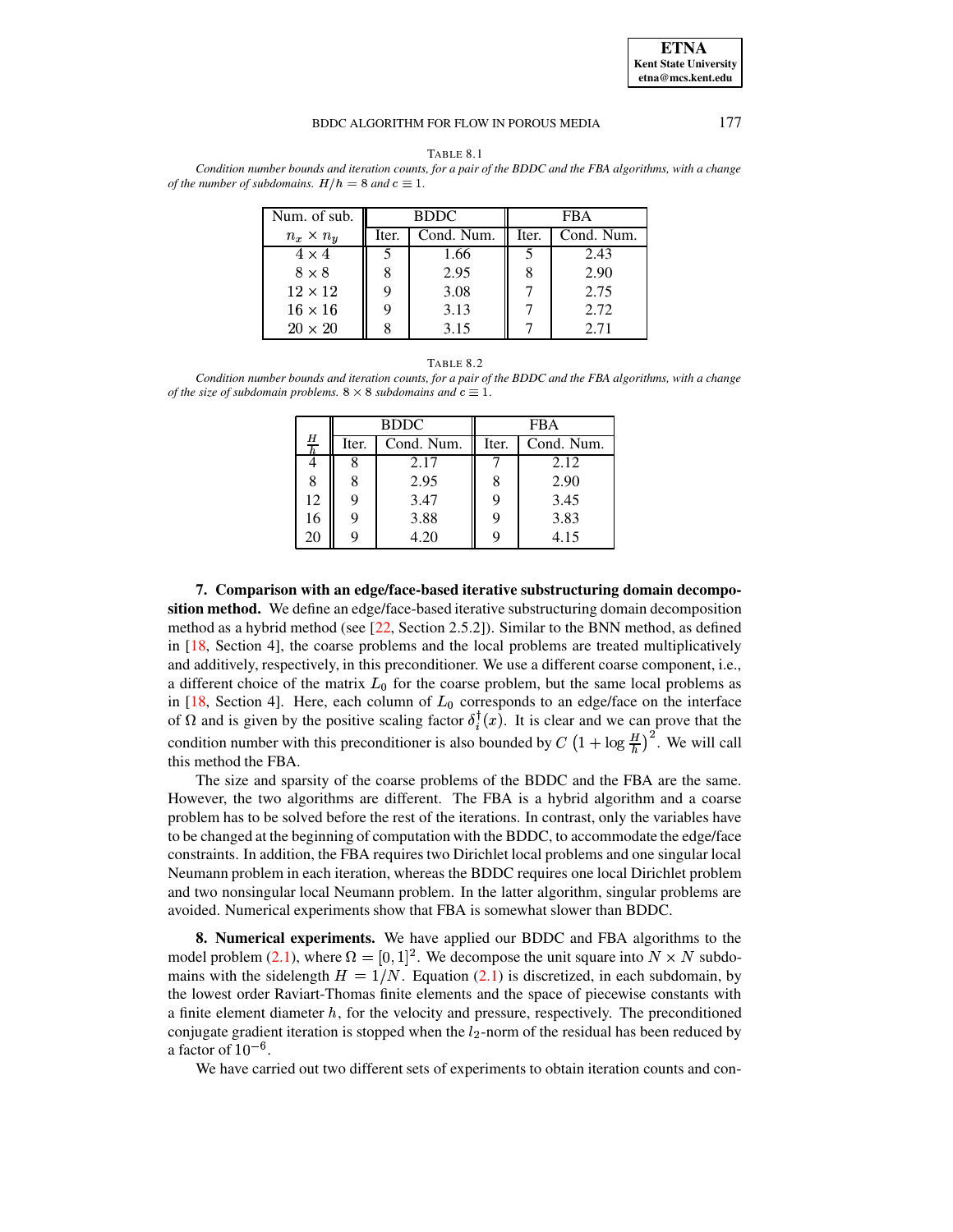TABLE 8.3

<span id="page-14-5"></span>Condition number bounds and iteration counts, for a pair of the BDDC and the FBA algorithms, with a change of the number of subdomains.  $H/h = 8$  and c is in a checkerboard pattern.

| Num. of sub.     | <b>BDDC</b> |            | FBA   |            |
|------------------|-------------|------------|-------|------------|
| $n_x \times n_y$ | Iter.       | Cond. Num. | Iter. | Cond. Num. |
| $4 \times 4$     |             | 1.03       |       | 2.20       |
| $8 \times 8$     |             | 1.06       |       | 2.44       |
| $12 \times 12$   | 3           | 1.07       |       | 2.49       |
| $16 \times 16$   | 3           | 1.08       |       | 2.51       |
| $20 \times 20$   |             |            |       | 2.53       |

#### TABLE 8.4

<span id="page-14-6"></span>Condition number bounds and iteration counts, for a pair of the BDDC and the FBA algorithms, with a change of the size of subdomain problems.  $8 \times 8$  subdomains and c is in a checkerboard pattern.

|               |       | <b>BDDC</b> | <b>FBA</b> |            |  |
|---------------|-------|-------------|------------|------------|--|
| $\frac{H}{h}$ | Iter. | Cond. Num.  | Iter.      | Cond. Num. |  |
|               | 3     | 1.04        |            | 2.00       |  |
| 8             | 3     | 1.06        |            | 2.44       |  |
| 12            |       | 1.10        | 8          | 2.69       |  |
| 16            |       | 1.11        | 8          | 2.88       |  |
| 20            |       | 1.12        |            | 3.02       |  |

dition number estimates. All the experimental results are fully consistent with our theory.

In the first set of experiments, we take the coefficient  $c \equiv 1$ . Table 8.1 gives the iteration counts and the estimate of the condition numbers, with a change of the number of subdomains. We find that the condition number is independent of the number of subdomains for both algorithms. Table 8.2 gives the results with a change of the size of the subdomain problems.

In the second set of experiments, we take the coefficient  $c = 1$  in half the subdomains and  $c = 100$  in the neighboring subdomains, in a checkerboard pattern. Table 8.3 gives the iteration counts, and condition number estimates with a change of the number of subdomains. We find that the condition numbers are independent of the number of subdomains for both algorithms. Table 8.4 gives the results with a change of the size of the subdomain problems.

Acknowledgments The author is grateful to Professor Olof Widlund for suggesting this problem and all the help and time he has devoted to this work. The author also thanks Professor Jing Li for personal communications and useful notes. Thanks also go to Professor Marcus Sarkis for his suggestion of the comparison of our BDDC algorithm with the FBA.

#### **REFERENCES**

- <span id="page-14-4"></span>[1] J. H. BRAMBLE AND J. E. PASCIAK, A domain decomposition technique for Stokes problems, Appl. Numer. Math., 6 (1990), pp. 251-261.
- <span id="page-14-1"></span>[2] F. BREZZI AND M. FORTIN, Mixed and hybrid finite element, vol. 15 of Springer Series in Computational Mathematics, Springer Verlag, Berlin-Heidelberg-New York, 1991.
- <span id="page-14-3"></span>[3] L. C. COWSAR, J. MANDEL, AND M. F. WHEELER, Balancing domain decomposition for mixed finite elelements, Math. Comp., 64 (1995), pp. 989-1015.
- <span id="page-14-2"></span>[4] L. C. COWSAR AND M. F. WHEELER, Parallel domain decomposition method for mixed finite elements for elliptic partial differential equations, in Fourth International Symposium on Domain Decomposition Methods for Partial Differential Equations, R. Glowinski, Y. A. Kuznetsov, G. A. Meurant, J. Périaux, and O. Widlund, eds., Philadelphia, PA, 1991, SIAM.
- <span id="page-14-0"></span>[5] C. R. DOHRMANN, A preconditioner for substructuring based on constrained energy minimization, SIAM J. Sci Comput., 25 (2003), pp. 246-258.